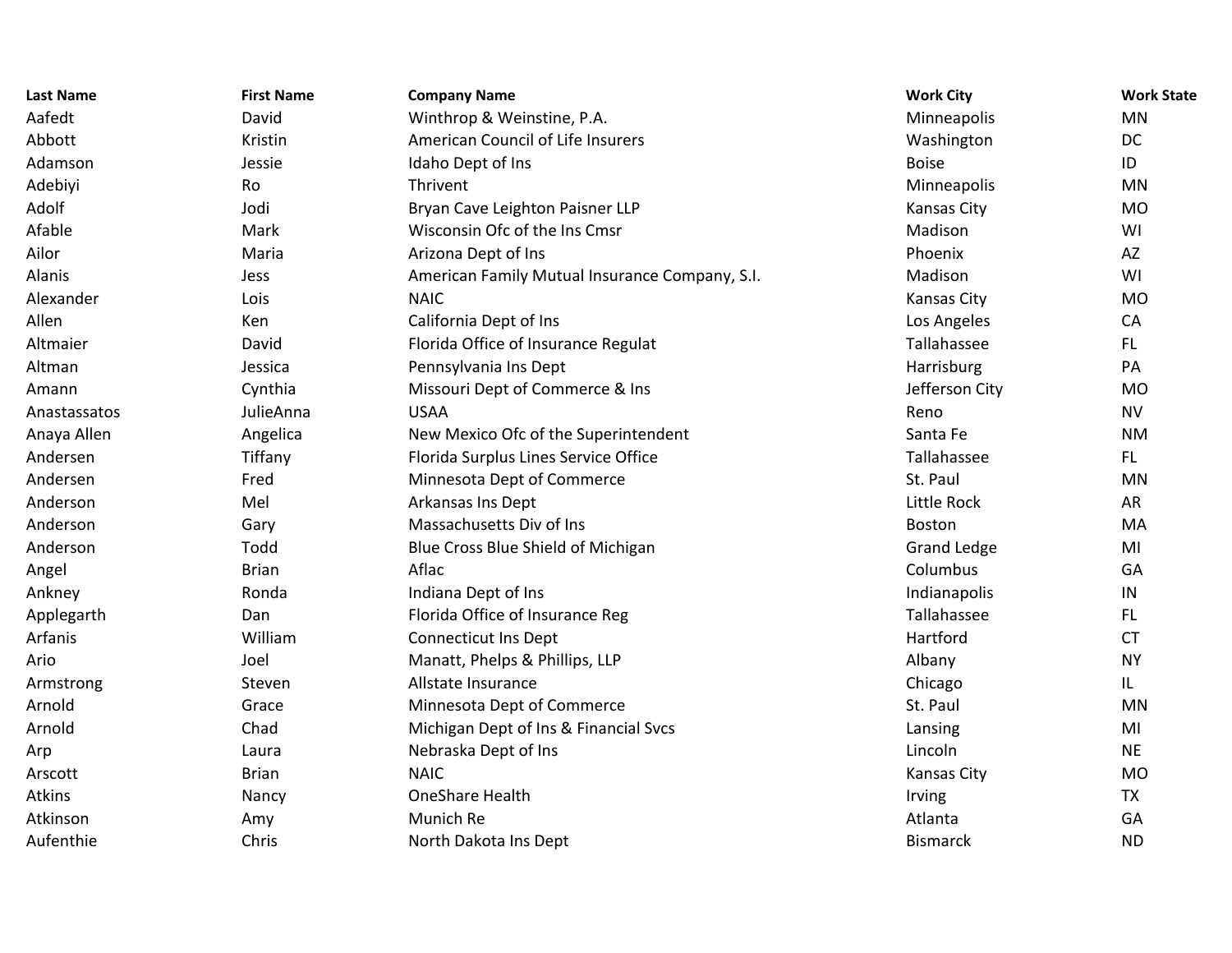| <b>Last Name</b> | <b>First Name</b> | <b>Company Name</b>                      | <b>Work City</b>     | <b>Work State</b> |
|------------------|-------------------|------------------------------------------|----------------------|-------------------|
| Autry            | Cecil             | <b>Liberty Mutual</b>                    | Roseville            | CA                |
| <b>Bach</b>      | Amy               | <b>United Policyholders</b>              | San Francisco        | CA                |
| <b>Backe</b>     | Mark              | Northwestern Mutual                      | Milwaukee            | WI                |
| <b>Bailey</b>    | Austin            | <b>Branch Insurance</b>                  | Columbus             | OH                |
| <b>Bailey</b>    | Kim               | Oklahoma Ins Dept                        | Oklahoma City        | OK                |
| <b>Bailey</b>    | Sarah             | Alaska Division of Ins                   | Juneau               | AK                |
| <b>Baird</b>     | Amanda            | Ohio Dept of Ins                         | Columbus             | OH                |
| <b>Baird</b>     | <b>Keeling</b>    | <b>BlueCross BlueShield of Tennessee</b> | Brentwood            | <b>TN</b>         |
| Bakofsky         | Alexis            | Florida Office of Insurance Reg          | Tallahassee          | FL.               |
| <b>Balady</b>    | Michele           | The Travelers Companies, Inc.            | Las Vegas            | <b>NV</b>         |
| <b>Bank</b>      | Jonathan          | Locke Lord LLP                           | Los Angeles          | CA                |
| Barbarowicz      | Robert            | Dentons US LLP                           | Los Angeles          | CA                |
| Barnard          | Victoria          | New Hampshire Ins Dept                   | Concord              | <b>NH</b>         |
| Baron            | Robert            | Maryland Ins Admin                       | pikesville           | <b>MD</b>         |
| <b>Barrett</b>   | Hugh              | <b>Prudential Financial</b>              | East Longmeadow      | MA                |
| Barron           | Lori              | Ohio Dept of Ins                         | Columbus             | OH                |
| Barry            | Abdoul            | Pennsylvania Ins Dept                    | Harrisburg           | PA                |
| Barry            | Michael           | Insurance Information Institute          | Manhasset            | <b>NY</b>         |
| Bartell          | Thomas            | The Hartford                             | Hartford             |                   |
| <b>Bartlett</b>  | Doug              | New Hampshire Ins Dept                   | Concord              | <b>NH</b>         |
| Bartuska         | Chrystal          | North Dakota Ins Dept                    | <b>Bismarck</b>      | <b>ND</b>         |
| Baty             | <b>Bruce</b>      | Bryan Cave Leighton Paisner LLP          | Kansas City          | <b>MO</b>         |
| <b>Bauer</b>     | John              | <b>RiverStone Group</b>                  | Manchester           | <b>NH</b>         |
| Bayerle          | <b>Brian</b>      | American Council of Life Insurers        | <b>Silver Spring</b> | <b>DC</b>         |
| Beagan           | Kevin             | Massachusetts Div of Ins                 | North Attleboro      | MA                |
| Beal             | Andrew            | <b>NAIC</b>                              | Kansas City          | <b>MO</b>         |
| Bean             | Dorothy           | Oregon Division of Financial Reg         | Salem                | OR                |
| Beard            | Amy               | Indiana Dept of Ins                      | Indianapolis         | $\sf IN$          |
| <b>Beatty</b>    | Donald            | Virginia Bureau of Ins                   | Richmond             | VA                |
| <b>Beck</b>      | Jeff              | Selective Insurance Co. of America       | <b>Branchville</b>   | <b>NJ</b>         |
| <b>Becker</b>    | Tish              | Kansas Ins Dept                          | Topeka               | <b>KS</b>         |
| <b>Beckner</b>   | Lynn              | Maryland Ins Admin                       | <b>Baltimore</b>     | <b>MD</b>         |
| Belanger         | Maureen           | New Hampshire Ins Dept                   | Concord              | <b>NH</b>         |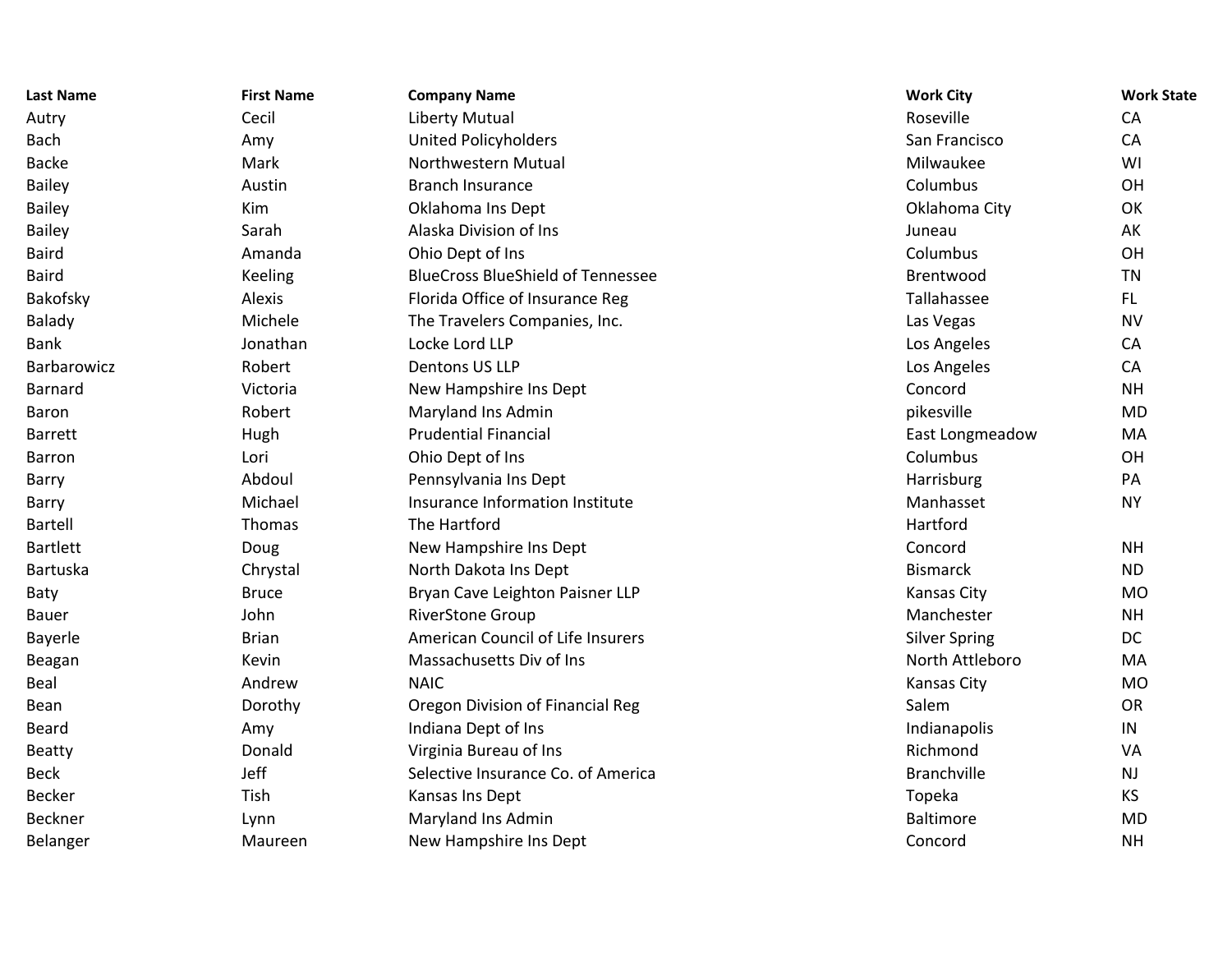| <b>Last Name</b> | <b>First Name</b> | <b>Company Name</b>                           | <b>Work City</b>     | <b>Work State</b> |
|------------------|-------------------|-----------------------------------------------|----------------------|-------------------|
| Belcher          | Mary              | <b>MT State Auditor's Office</b>              | Helena               | MT                |
| <b>Belfi</b>     | Kathy             | <b>Connecticut Ins Dept</b>                   | Hartford             | <b>CT</b>         |
| <b>Benavides</b> | Joel              | <b>Next</b>                                   | <b>Emerald Hills</b> | CA                |
| Benchaaboun      | Nour              | Maryland Ins Admin                            | <b>Baltimore</b>     | <b>MD</b>         |
| Benefield        | Christine         | <b>Integrity Marketing Group</b>              | <b>Dallas</b>        | <b>TX</b>         |
| Berkowitz        | Jason             | Insured Retirement Institute                  | Washington           | DC                |
| <b>Berliner</b>  | Alan              | Thompson Hine LLP                             | Columbus             | OH                |
| Bernard          | Susan             | California Dept of Ins                        | Oakland              | CA                |
| Berry            | Jonathan          | Guidehouse                                    | <b>Boston</b>        | MA                |
| Berry            | Susan             | Illinois Dept of Ins                          | Springfield          | IL                |
| Bettencourt      | David             | New Hampshire Ins Dept                        | Concord              | <b>NH</b>         |
| Beyer            | Jane              | Washington Ofc of the Ins Cmsr                | Olympia              | <b>WA</b>         |
| Biehn            | <b>Tracy</b>      | North Carolina Dept of Ins                    | Raleigh              | <b>NC</b>         |
| Bingham          | Rona              | <b>NAIC</b>                                   | Kansas City          | <b>MO</b>         |
| Birnbaum         | Birny             | Center for Economic Justice                   | Austin               | <b>TX</b>         |
| <b>Birrane</b>   | Kathleen          | Maryland Insurance Administration             | Baltimore            | <b>MD</b>         |
| Biskupiak        | Bob               | Montana Ofc of the Ins Cmsr                   | Helena               | MT                |
| <b>Bissett</b>   | Wes               | <b>IIABA</b>                                  | <b>Baltimore</b>     | <b>MD</b>         |
| Blackshear       | Michael           | Ryan Specialty Group (RSG)                    | Chicago              | L                 |
| Blakeney         | Ryan              | Mississippi Ins Dept                          | <b>Brandon</b>       | <b>MS</b>         |
| Blanchard        | Holly             | <b>Regulatory Insurance Advisors</b>          | Lincoln              | <b>NE</b>         |
| Blitenthal       | Ronald            | Old Republic National Title Insurance Company | Tampa                | FL.               |
| Blume            | Paul              | <b>APCIA</b>                                  | Chicago              | IL                |
| <b>Boggs</b>     | Shawn             | Kentucky Dept of Ins                          | Lexington            | KY                |
| <b>Bollig</b>    | Keith             | <b>NAIC</b>                                   | Kansas City          | <b>MO</b>         |
| Boone            | Kory              | Maryland Ins Admin                            | <b>Baltimore</b>     | <b>MD</b>         |
| Borja            | Charlette         | <b>Department of Commerce</b>                 | Saipan               | <b>MP</b>         |
| Borkowski        | Alexander         | Maryland Ins Admin                            | <b>Baltimore</b>     | <b>MD</b>         |
| <b>Boswell</b>   | Evelyn            | <b>NAIC</b>                                   | Kansas City          | <b>MO</b>         |
| <b>Bottalico</b> | Al                | Locke Lord LLP                                | Los Angeles          | CA                |
| Bova             | Melissa           | Finseca                                       | Washington           | DC                |
| <b>Bozzo</b>     | Marshal           | Debevoise & Plimpton LLP                      | <b>New York</b>      | <b>NY</b>         |
| <b>Brader</b>    | Jim               | <b>Arkansas Ins Dept</b>                      | Little Rock          | <b>AR</b>         |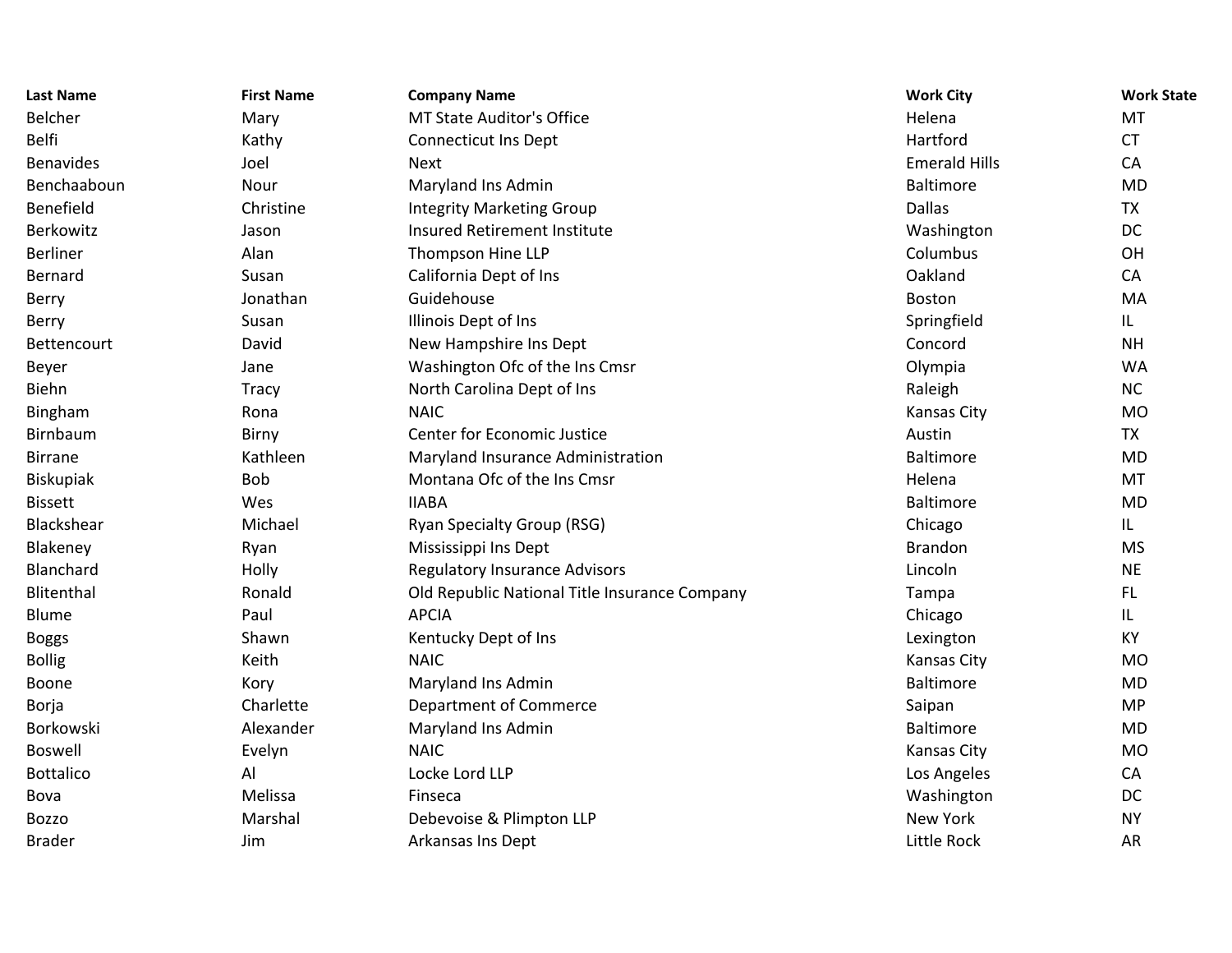| <b>Last Name</b>  | <b>First Name</b> | <b>Company Name</b>                              | <b>Work City</b>   | <b>Work State</b> |
|-------------------|-------------------|--------------------------------------------------|--------------------|-------------------|
| <b>Bradner</b>    | George            | <b>Connecticut Ins Dept</b>                      | Hartford           | <b>CT</b>         |
| <b>Bradstreet</b> | Chara             | <b>NAIC</b>                                      | Washington         | <b>DC</b>         |
| <b>Bramble</b>    | Curtis            | <b>Utah State Senate</b>                         | Provo              | UT                |
| Brandenburg       | Aaron             | <b>NAIC</b>                                      | Kansas City        | <b>MO</b>         |
| <b>Brangaccio</b> | Anoush            | Florida Office of Insurance Reg                  | Tallahassee        | FL.               |
| <b>Brereton</b>   | Natasha           | Just Auto Insurance                              | Roseville          | CA                |
| <b>Brickwedde</b> | Peter             | Minnesota Dept of Commerce                       | St. Paul           | <b>MN</b>         |
| <b>Bridgeland</b> | <b>Brendan</b>    | Center for Insurance Research                    | Haverhill          | MA                |
| <b>Briggs</b>     | Stephen           | Arizona Dept of Ins                              | Phoenix            | AZ                |
| <b>Brinks</b>     | Winnie            | Michigan Senate                                  | Lansing            | MI                |
| <b>Brito</b>      | Christian         | <b>Greenberg Traurig</b>                         | Fort Lauderdale    |                   |
| Brittingham       | Nicole            | Delaware Dept of Ins                             | Dover              | DE                |
| <b>Broadie</b>    | Steve             | American Property Casualty Insurance Association | Chicago            | IL                |
| Broccoli          | Jack              | Rhode Island Div of Ins                          | North Providence   | R <sub>l</sub>    |
| <b>Brosnan</b>    | Sharon            | Thrivent                                         | Appleton           | WI                |
| <b>Brouse</b>     | Lorrie            | <b>TIGA</b>                                      | Nashville          | <b>TN</b>         |
| Brown             | Lisa              | <b>APCIA</b>                                     | Washington         | DC                |
| <b>Brown</b>      | Dan               | McDermott Will & Emery LLP                       | San Francisco      | CA                |
| <b>Brown</b>      | Cliston           | Surplus Line Association of California           | San Ramon          | CA                |
| <b>Browning</b>   | David             | Mississippi Ins Dept                             | Jackson            | <b>MS</b>         |
| <b>Browning</b>   | Teresa            | North Carolina Dept of Ins                       | Raleigh            | <b>NC</b>         |
| <b>Bruce</b>      | Jennifer          | Arkansas Ins Dept                                | Little Rock        | AR                |
| Bruggeman         | Dale              | Ohio Dept of Ins                                 | Columbus           | OH                |
| Brunson-Wheeler   | Natalie           | <b>State Farm</b>                                | Bloomington        | IL.               |
| <b>Buchan</b>     | Thomas            | Park Strategies                                  | Albany             | <b>NY</b>         |
| <b>Buckner</b>    | Marcy             | National Association of Health Underwriters      | Washington         | <b>DC</b>         |
| <b>Buono</b>      | David             | Pennsylvania Ins Dept                            | Harrisburg         | PA                |
| <b>Burke</b>      | Dennis            | Reinsurance Association of America               | Alexandria         | VA                |
| Burleson          | Weston            | Georgia Ofc of Ins & Fire Safety                 | Atlanta            | GA                |
| <b>Burns</b>      | Bonnie            | California Health Advocates                      | Sacramento         | CA                |
| <b>Burusco</b>    | Chris             | <b>Sidley Austin LLP</b>                         | Los Angeles        | CA                |
| <b>Busby</b>      | Caroline          | <b>BlackRock</b>                                 | <b>New York</b>    | <b>NY</b>         |
| <b>Byrd</b>       | Warren            | Louisiana Dept of Ins                            | <b>Baton Rouge</b> | LA                |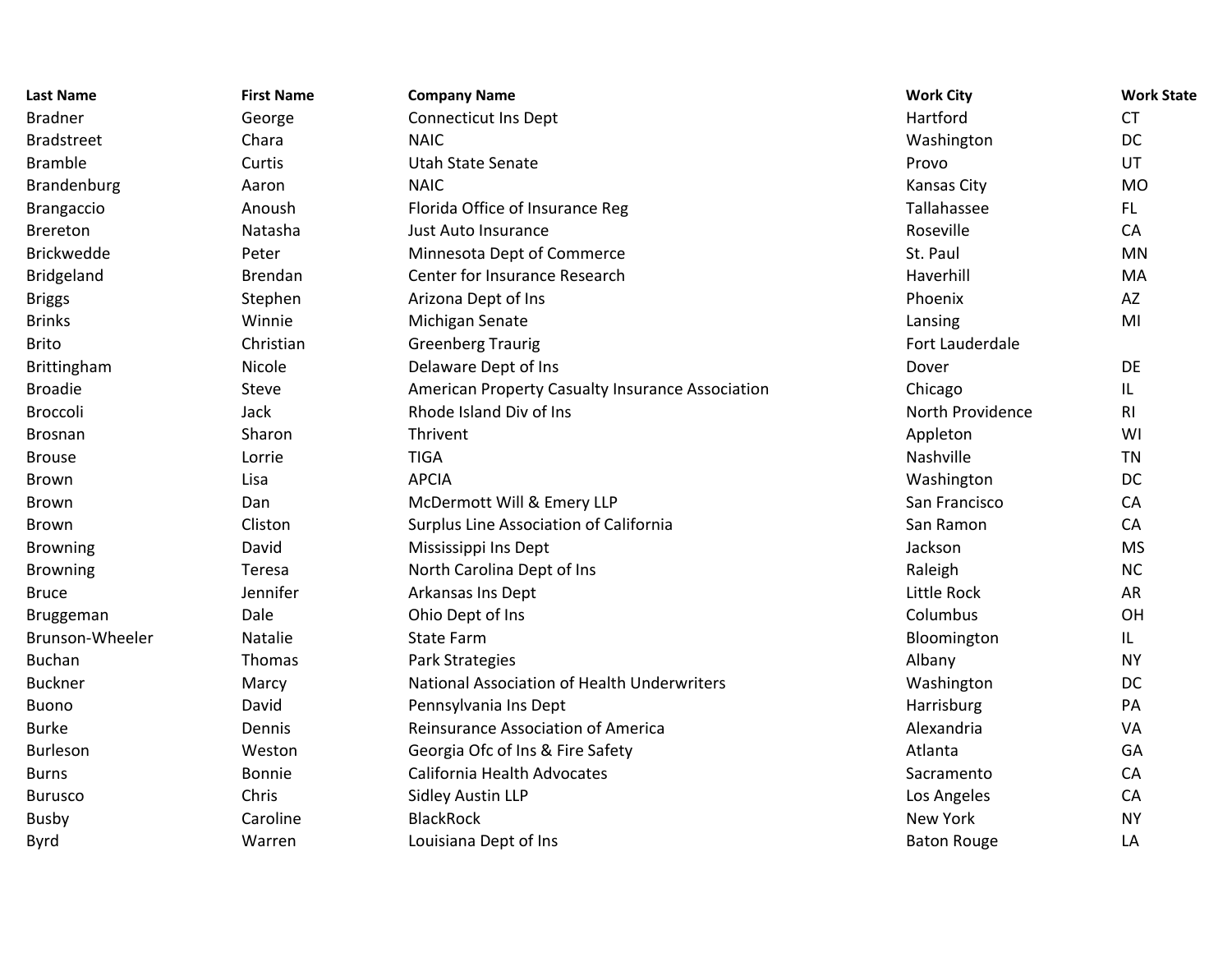| <b>Last Name</b> | <b>First Name</b> | <b>Company Name</b>                       | <b>Work City</b>   | <b>Work State</b> |
|------------------|-------------------|-------------------------------------------|--------------------|-------------------|
| <b>Byrne</b>     | Elizabeth         | Voya Financial                            | Albany             | <b>NY</b>         |
| <b>Byrne</b>     | Michael           | McDermott Will & Emery LLP                | Westfield          | <b>NJ</b>         |
| <b>Byrnes</b>    | <b>Bruce</b>      | Berkshire Hathaway Group                  | Stamford           | <b>CT</b>         |
| Calderon         | Ramon             | <b>NAIC</b>                               | Kansas City        | <b>MO</b>         |
| Caldwell         | James             | Louisiana Dept of Ins                     | <b>Baton Rouge</b> | LA                |
| Caligiuri        | Sam               | Nassau Financial Group                    | Hartford           | <b>CT</b>         |
| Camerino         | Peggy             | Globe Life                                | McKinney           | <b>TX</b>         |
| Cameron          | Dean              | Idaho Department of Insurance             | <b>Boise</b>       | ID                |
| Campbell         | Eryn              | <b>NAIC</b>                               | Kansas City        | <b>MO</b>         |
| Canelo           | Emily             | Obsidian Insurance Company                | <b>NEW YORK</b>    | <b>NY</b>         |
| Cantzler         | Chris             | ICW Group of Insurance Companies          | San Diego          |                   |
| Cappiello        | Christine         | Anthem Blue Cross and Blue Shield         | Newtown            | <b>CT</b>         |
| Carey            | <b>Barbara</b>    | Minnesota Dept of Commerce                | St. Paul           | <b>MN</b>         |
| Carreon          | Alexandra         | <b>NAIC</b>                               | Kansas City        | <b>MO</b>         |
| Carson           | Jim               | <b>Connecticut Ins Dept</b>               | Hartford           | <b>CT</b>         |
| Carter           | Christian         | <b>NAIC</b>                               | Kansas City        | <b>MO</b>         |
| Carter           | Diane             | Oklahoma Ins Dept                         | Oklahoma City      | OK                |
| Carvajal         | Arthur            | WebCE, Inc.                               | Chicago            | IL.               |
| Case             | Andy              | Mississippi Ins Dept                      | Jackson            | <b>MS</b>         |
| Cassetty         | David             | Nevada Div of Ins                         | Las Vegas          | <b>NV</b>         |
| Catechis         | Jennifer          | New Mexico Ofc of the Superintendent      | Santa Fe           | <b>NM</b>         |
| Catron           | Cindy             | <b>NAIC</b>                               | Kansas City        | <b>MO</b>         |
| Cavanaugh        | Ann               | <b>BlackRock</b>                          | Chatham            | <b>NJ</b>         |
| Cerny            | Robert            | W. R. Berkley Corporation                 | Los Angeles        | CA                |
| Chanatry         | Lauren            | Coverys                                   | Boston             | MA                |
| Chapman          | Randi             | <b>Blue Cross Blue Shield Association</b> | Washington         | DC                |
| Charleswell      | Cheryl            | US Virgin Islands Div of Banking & Ins    | St. Thomas         |                   |
| Chester          | Erica             | <b>NAIC</b>                               | Washington, D.C.   | <b>DC</b>         |
| Chew             | Greg              | Virginia Bureau of Ins                    | Richmond           | VA                |
| Childers         | S. David          | Kutak Rock LLP                            | Scottsdale         | AZ                |
| Choate           | Elizabeth         | Inter Insurance Exchange of the Auto Club | Austin             | <b>TX</b>         |
| Chou             | Wanchin           | <b>Connecticut Ins Dept</b>               | Hartford           | <b>CT</b>         |
| Christy          | Virginia          | Florida Office of Insurance Reg           | Tallahassee        | FL.               |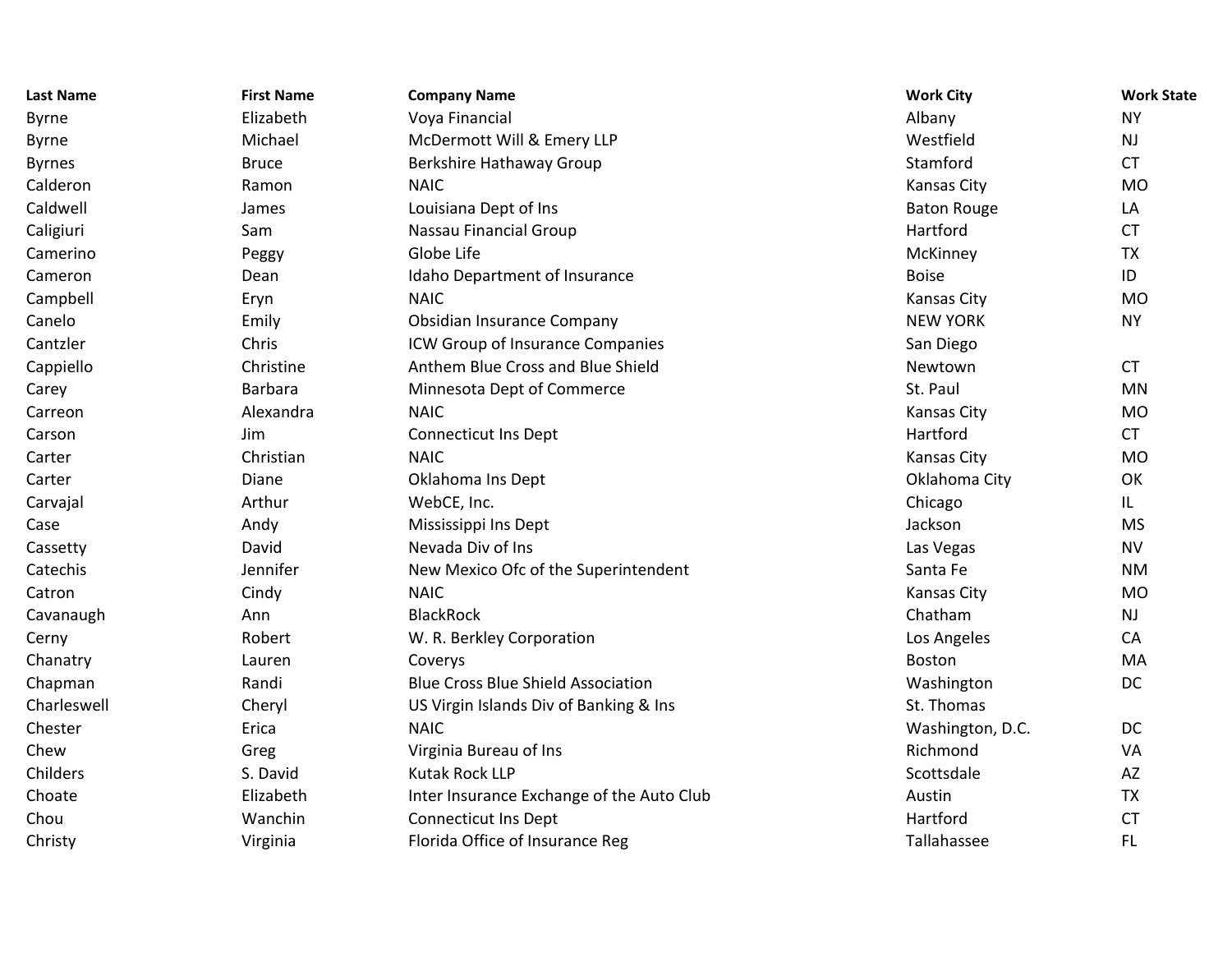| <b>Last Name</b> | <b>First Name</b> | <b>Company Name</b>                        | <b>Work City</b>       | <b>Work State</b> |
|------------------|-------------------|--------------------------------------------|------------------------|-------------------|
| Cioppa           | Eric              | Maine Bureau of Ins                        | Augusta                | <b>ME</b>         |
| Clark            | Sharon            | Kentucky Dept of Ins                       | Frankfort              | KY                |
| Clark            | <b>Norris</b>     | Locke Lord LLP                             | Los Angeles            | CA                |
| Clark            | Kevin             | Iowa Insurance Division                    | Des Moines             | IA                |
| Clark            | Bill              | Kentucky Dept of Ins                       | Frankfort              | KY                |
| Clark            | Gina              | Generali - United States Branch            | New York               | <b>NY</b>         |
| Clark            | Nancy             | Texas Dept of Ins                          | Austin                 | <b>TX</b>         |
| Clarke           | Steve             | <b>ISO</b>                                 | Jersey City            | <b>NJ</b>         |
| Clausen          | <b>Brett</b>      | <b>Farm Bureau Financial Services</b>      | <b>West Des Moines</b> | IA                |
| Clayburn         | Steve             | American Council of Life Insurers          | Washington             | DC                |
| Clements         | Laura             | California Dept of Ins                     | Los Angeles            | CA                |
| Cliett           | Charles B         | <b>Mitchell Williams</b>                   | Little Rock            | <b>AR</b>         |
| Clinkscales      | Molly             | Oklahoma Ins Dept                          | Oklahoma City          | OK                |
| Cole             | Robert            | National Risk Brokerage                    | Tampa                  | FL.               |
| Collins          | Erin              | <b>NAMIC</b>                               | Indianapolis           | IN                |
| Colonna          | Karen             | Allied World Assurance Company (U.S.) Inc. | New York               | <b>NY</b>         |
| Combs            | <b>Buddy</b>      | OneShare Health                            | Irving                 | <b>TX</b>         |
| Combs            | David             | Next Insurance                             | Palo Alto              | CA                |
| Compton          | Toby              | Tennessee Dept of Commerce & Ins           | Nashville              | <b>TN</b>         |
| Conley           | Holly             | Westmont Associates, Inc.                  | Harrington             | DE                |
| Conley           | Gregg             | Georgia Ofc of Ins & Fire Safety           | Atlanta                | GA                |
| Consedine        | Michael           | <b>NAIC</b>                                | Washington             | <b>DC</b>         |
| Considine        | Thomas            | <b>NCOIL Support Services, LLC</b>         | Manasquan              | <b>NJ</b>         |
| Conway           | Michael           | Colorado Div of Ins                        | Denver                 | CO                |
| Cook             | Patricia          | <b>NAIC</b>                                | Independence           | <b>MO</b>         |
| Cook             | Jennifer          | <b>NAIC</b>                                | Washington             | DC                |
| Cooley           | Kenneth           | California State Assembly                  | Sacramento             | CA                |
| Coons            | Stephen           | <b>Guggenheim Life and Annuity Company</b> | Indianapolis           | $\sf IN$          |
| Cooper           | Diane             | South Carolina Dept of Ins                 | Columbia               | SC                |
| Cope             | Stephanie         | Tennessee Dept of Commerce & Ins           | Nashville              | <b>TN</b>         |
| Corn             | Robert            | Mutual of Omaha Insurance Company          | Omaha                  | <b>NE</b>         |
| Cornelius        | Timothy           | Wisconsin Ofc of the Ins Cmsr              | Madison                | WI                |
| Cotrone          | Kenneth           | <b>Connecticut Ins Dept</b>                | Cromwell               | <b>CT</b>         |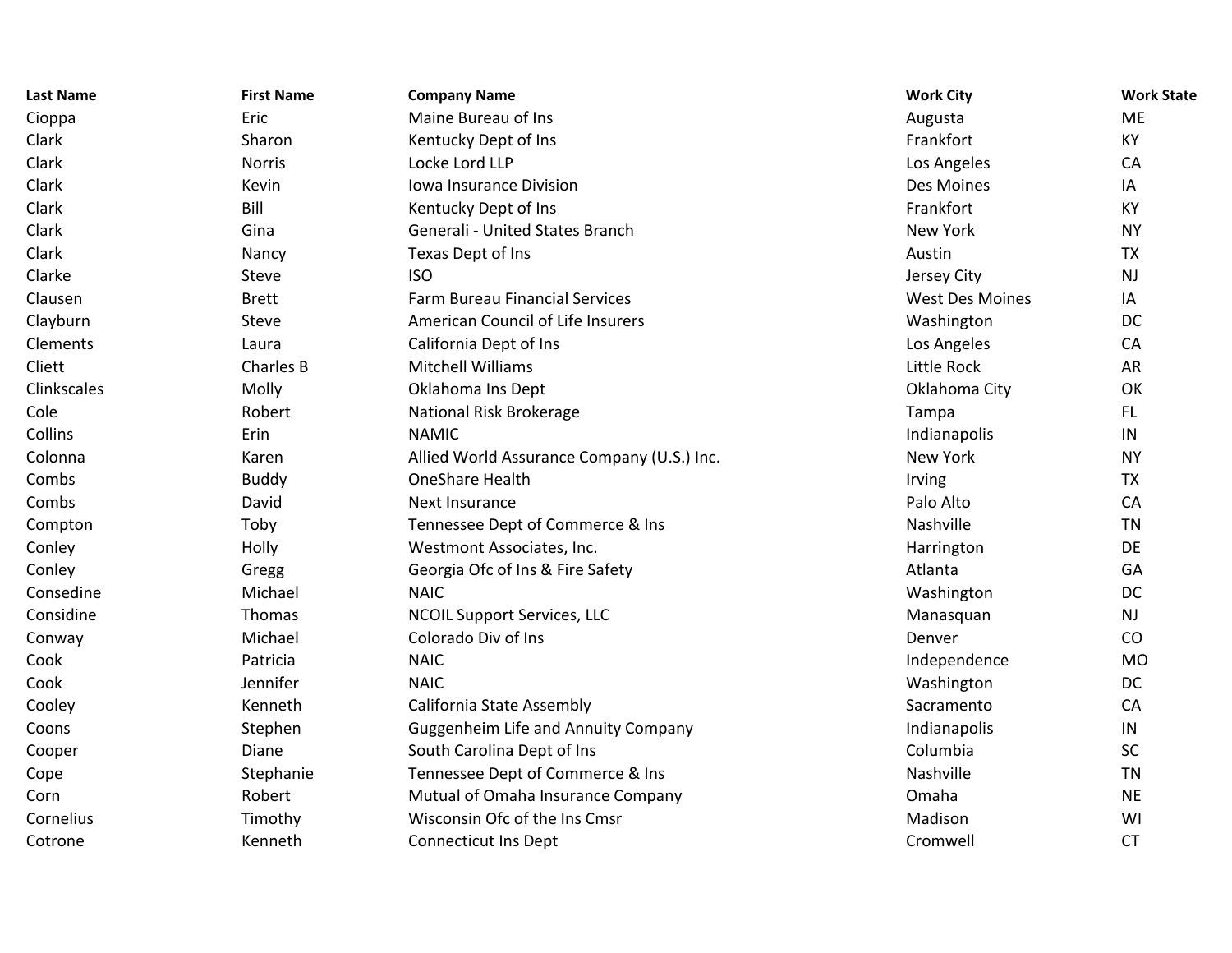| <b>Last Name</b> | <b>First Name</b> | <b>Company Name</b>                   | <b>Work City</b>     | <b>Work State</b> |
|------------------|-------------------|---------------------------------------|----------------------|-------------------|
| Cotto            | Tony              | <b>NAMIC</b>                          | Indianapolis         | IN                |
| Couch            | Carrie            | Missouri Dept of Commerce & Ins       | Jefferson City       | <b>MO</b>         |
| Craig            | Meredith          | Ohio Dept of Ins                      | Columbus             | OH                |
| Crate            | Cindy             | <b>NAIC</b>                           | Kansas City          | <b>MO</b>         |
| Crawford         | Lindsay           | Nebraska Department of Insurance      | Lincoln              | <b>NE</b>         |
| Crockett         | Nicole            | Florida Office of Insurance Reg       | Tallahassee          | FL.               |
| Cross            | Kimberlee         | Iowa Ins Div                          | Des Moines           | IA                |
| Crosson          | Robyn             | Assurant, Inc.                        | Indianapolis         | IN                |
| Crow             | LeAnn             | Kansas Ins Dept                       | Topeka               | KS                |
| Crutchfield      | Jennifer          | Clearcover Insurance                  | Scottsdale           | AZ                |
| Cude             | <b>Brenda</b>     | University of Georgia                 | Athens               | GA                |
| Culp             | Lucy              | The Leukemia & Lymphoma Society       | Washington           | DC                |
| Curry            | Tim               | Day Pitney, LLP                       | <b>West Hartford</b> | <b>CT</b>         |
| Czajkowski       | Jeffrey           | <b>NAIC</b>                           | Kansas City          | <b>MO</b>         |
| D'Agostino       | Franca            | Cigna                                 | Bloomfield           | <b>CT</b>         |
| Dahl             | Carrie            | Pearson VUE                           | St. Paul             | <b>MN</b>         |
| Dalton           | Andrew            | Milliman, Inc.                        | Wayne                | PA                |
| Daniels          | Evan              | Arizona Dept of Ins                   | Phoenix              | AZ                |
| Dantic           | <b>Bradley</b>    | <b>ALPS Corporation</b>               | Missoula             | <b>MT</b>         |
| Darby            | Sandra            | Maine Bureau of Ins                   | Augusta              | <b>ME</b>         |
| Davison          | Rachel            | Massachusetts Div of Ins              | Boston               | MA                |
| Davison          | Ryne              | Lewis & Ellis, Inc.                   | Madison              | <b>MS</b>         |
| Dawes            | Jamin             | Oklahoma Receivership Office, Inc.    | Oklahoma City        | OK                |
| Dawson           | Thomas            | McDermott Will & Emery LLP            | <b>New York</b>      | <b>NY</b>         |
| de Haas          | Philip            | <b>Allianz Partners</b>               | Richmond             | VA                |
| Deiter           | Larry             | South Dakota Div of Ins               | Pierre               | SD                |
| Dell             | Maggie            | South Dakota Div of Ins               | Pierre               | SD                |
| Dempsey          | Brendan           | Federal Home Loan Bank of Chicago     | Chicago              | IL                |
| Dennis           | Karen             | Michigan Dept of Ins & Financial Svcs | Lansing              | MI                |
| Derwart          | Greg              | Maryland Ins Admin                    | <b>Baltimore</b>     | <b>MD</b>         |
| <b>DeSanctis</b> | Richard           | <b>Berkley One</b>                    | Morristown           | <b>NJ</b>         |
| <b>DiCarmine</b> | Kristen           | New York Life                         | <b>New York</b>      | <b>NY</b>         |
| Dietzler         | Mark              | Washington Ofc of the Ins Cmsr        | Olympia              |                   |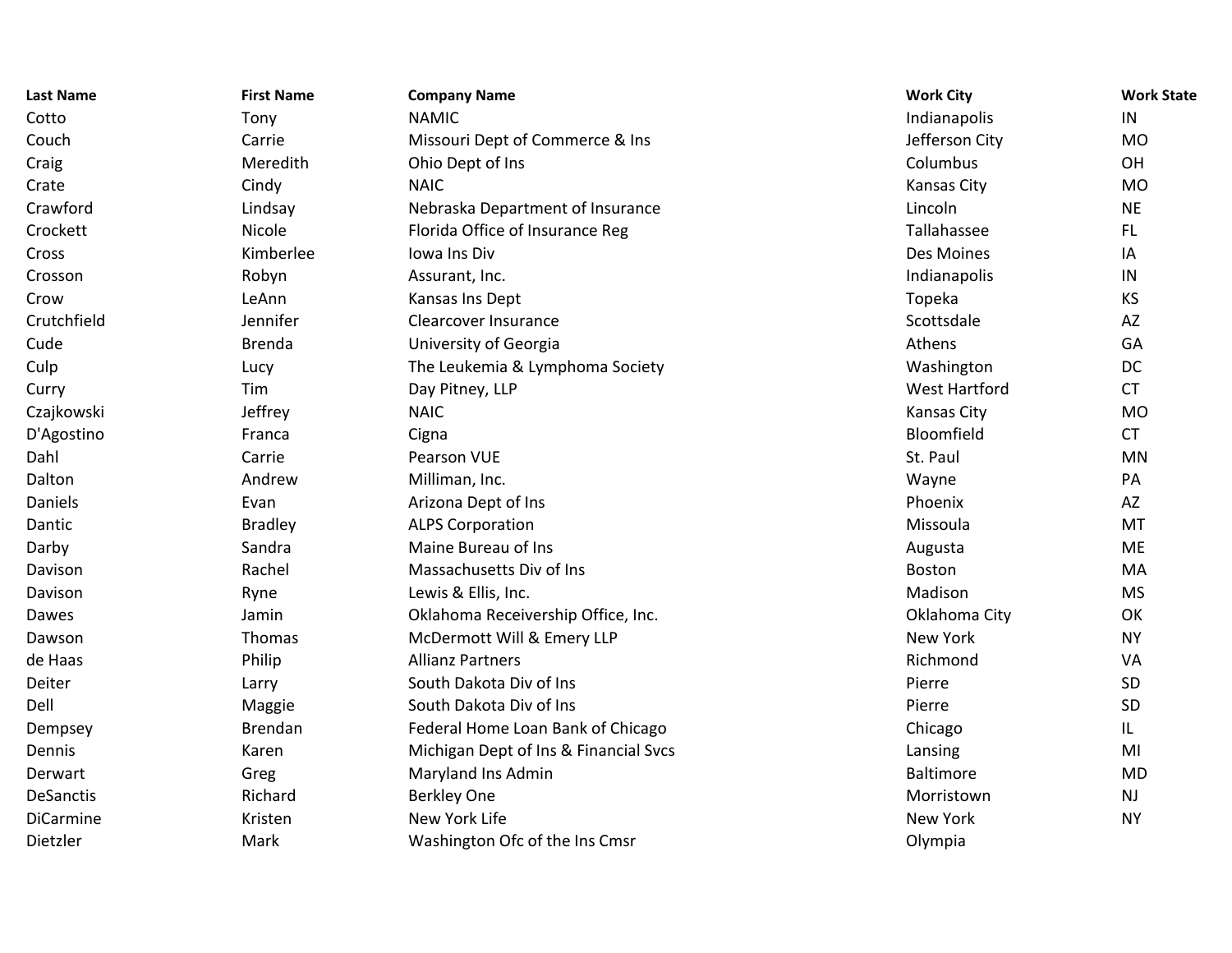| <b>Last Name</b> | <b>First Name</b> | <b>Company Name</b>                                       | <b>Work City</b>  | <b>Work State</b> |
|------------------|-------------------|-----------------------------------------------------------|-------------------|-------------------|
| Dillon           | Luke              | Life Insurance Association of MA                          | Boston            | MA                |
| Dinallo          | Eric              | Debevoise & Plimpton LLP                                  | <b>New York</b>   | <b>NY</b>         |
| Dinkel           | Ed                | <b>Rector &amp; Associates</b>                            | Lenexa            | OH                |
| Dixon            | Todd              | Washington Ofc of the Ins Cmsr                            | Olympia           | <b>WA</b>         |
| Dixon            | Jonathan          | International Association of Insurance Supervisors (IAIS) | <b>Basel</b>      | CH-BS             |
| Doak             | John              | <b>Insurance Care Direct</b>                              | Deerfield Beach   | FL.               |
| Dodrill          | Jim               | Progressive Insurance                                     | Hurricane         | <b>WV</b>         |
| Doggett          | Debbie            | Missouri Dept of Commerce & Ins                           | Jefferson City    | <b>MO</b>         |
| Dollar           | Matt              | Georgia House of Representatives                          | Atlanta           | GA                |
| Dooling          | Julie             | Montana State Legislature                                 | Helena            | MT                |
| Dorr             | Donna             | Oklahoma Ins Dept                                         | Oklahoma City     | OK                |
| Dorschner        | Tony              | South Dakota Div of Ins                                   | Pierre            | SD                |
| Downing          | <b>Troy</b>       | Montana Ofc of the Ins Cmsr                               | Helena            | MT                |
| Downs            | <b>Brian</b>      | Oklahoma Ins Dept                                         | Oklahoma City     | OK                |
| Dreier           | Julia             | Minnesota Dept of Commerce                                | St. Paul          | <b>MN</b>         |
| <b>Driver</b>    | Michael           | Tennessee Dept of Commerce & Ins                          | Nashville         | <b>TN</b>         |
| Drummer          | Kelly             | MiGIZI                                                    |                   |                   |
| Dubsky           | Sara              | <b>IIPRC</b>                                              | Washington        | DC                |
| Dunn             | James             | Florida Office of Insurance Reg                           | Tallahassee       | FL.               |
| Dunn             | <b>Bridget</b>    | <b>Talcott Resolution</b>                                 | Windsor           | <b>CT</b>         |
| Dunnigan         | Jim               | <b>Utah House of Representatives</b>                      | Salt Lake City    | UT                |
| Dunning          | Eric              | Nebraska Department of Insurance                          | Lincoln           | <b>NE</b>         |
| DuPont           | Eric              | <b>Guardian Life</b>                                      | Boston            |                   |
| Duris            | Francois          | Westmont Associates, Inc.                                 | Cherry Hill       | <b>NJ</b>         |
| Dwyer            | Elizabeth         | Rhode Island Div of Ins                                   | Warwick           | R <sub>l</sub>    |
| Dzurec           | Katie             | Pennsylvania Ins Dept                                     | Harrisburg        | PA                |
| Eber             | Jared             | ProSight Specialty Insurance                              | Morristown        | <b>NJ</b>         |
| Edmiston         | Kelly             | <b>NAIC</b>                                               | Kansas City       | <b>MO</b>         |
| Eft              | Roy               | Indiana Dept of Ins                                       | Indianapolis      | IN                |
| Ehinger          | John              | LIO Insurance                                             | West Conshohocken | PA                |
| Ehlers           | Jerry             | Indiana Dept of Ins                                       | Indianapolis      | IN                |
| <b>Elkins</b>    | Rylee             | <b>NAIC</b>                                               | Kansas City       | <b>MO</b>         |
| Ellsworth        | Eric              | <b>Consumers' Checkbook</b>                               | Washington        | DC                |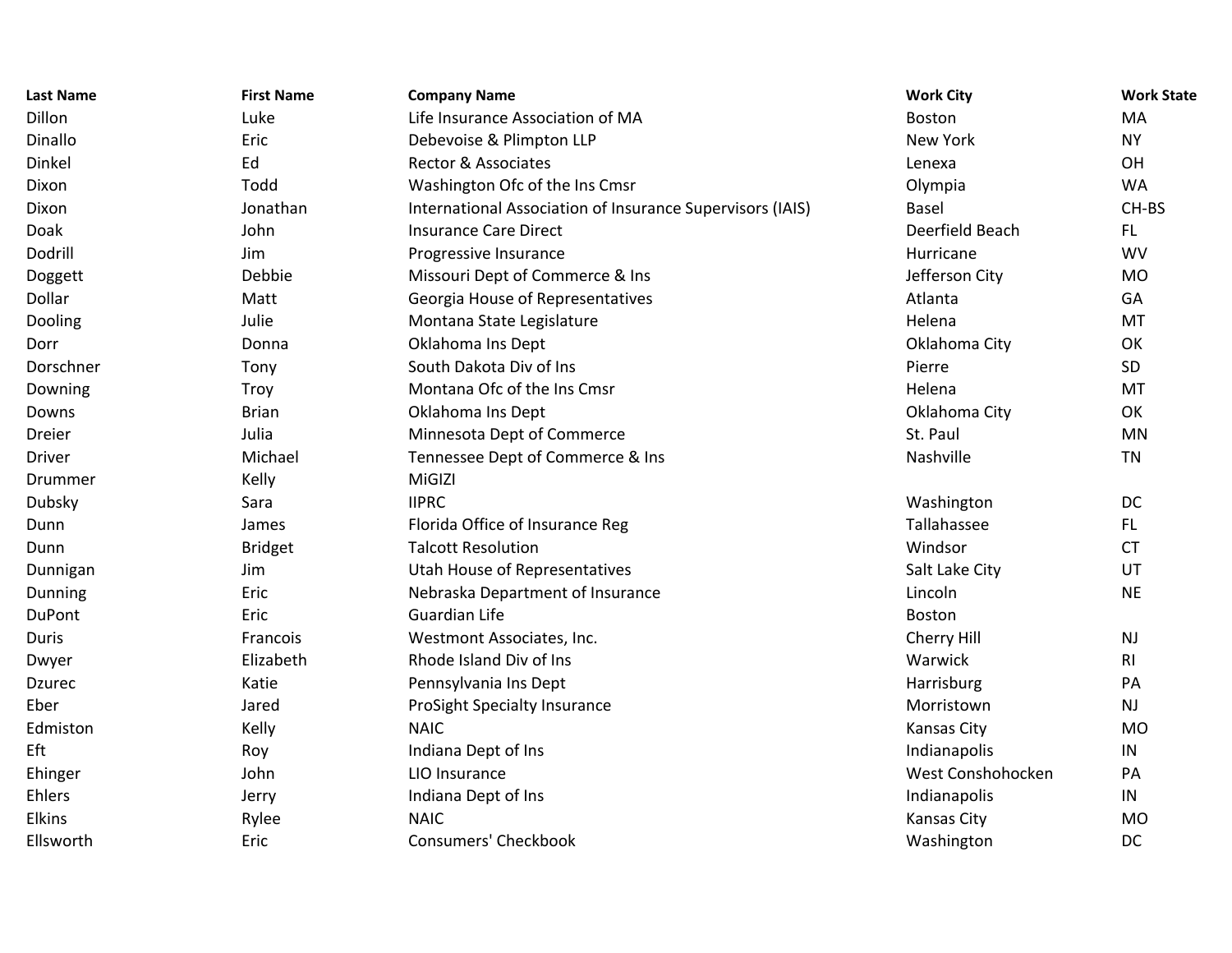| <b>Last Name</b> | <b>First Name</b> | <b>Company Name</b>                     | <b>Work City</b>      | <b>Work State</b> |
|------------------|-------------------|-----------------------------------------|-----------------------|-------------------|
| Emmanuel         | John              | Locke Lord LLP                          | <b>New York</b>       | <b>NY</b>         |
| Engle            | Erin              | <b>State Farm Insurance Company</b>     | Bloomington           | IL                |
| Erwin            | Chris             | Arkansas Ins Dept                       | Little Rock           | AR                |
| Evans            | Randall           | Texas Dept of Ins                       | Austin                | <b>TX</b>         |
| Evans            | Dianne            | UnitedHealthcare                        | Newington             | <b>CT</b>         |
| Evers            | Charles           | Protective Life Corporation             | Birmingham            | AL                |
| Eversman         | Erica             | Automotive Education & Policy Institute | Akron                 | OH                |
| Ezalarab         | Sue               | <b>IIPRC</b>                            | Washington            | DC                |
| Fabian           | Kristin           | <b>Connecticut Ins Dept</b>             | Hartford              | <b>CT</b>         |
| Fairbanks        | Julie             | Virginia Bureau of Ins                  | Richmond              | VA                |
| Farmer           | Raymond           | South Carolina Dept of Ins              | Columbia              | SC                |
| Fedosh           | Christopher       | <b>Global Atlantic Financial Group</b>  | <b>New York</b>       | <b>NY</b>         |
| Feinen           | Charles           | <b>State Farm Companies</b>             | Bloomington           | IL                |
| Feliciano        | Armand            | Public Policy Advocates, LLC            | Sacramento            | CA                |
| Ferm             | Robert            | Hall & Evans, LLC                       | Denver                | CO                |
| Festa            | Liz               | Freelance                               | Washington            | DC                |
| Fielding         | John              | Chubb                                   | Washington            | DC                |
| Fields           | Michael           | UnitedHealthcare                        | Hartford              | <b>CT</b>         |
| Fife             | Yoni              | Athene                                  | El Segundo            | CA                |
| Finnie           | Tim               | Northwestern Mutual                     | Milwaukee             | WI                |
| Fischer          | Kevin             | Bryan Cave Leighton Paisner             | St. Louis             | <b>MO</b>         |
| Fischer          | Scott             | <b>DLA Piper</b>                        | New York              | <b>NY</b>         |
| Fischer          | Matt              | North Dakota Ins Dept                   | <b>Bismarck</b>       | <b>ND</b>         |
| Fletcher         | Eric              | Idaho Dept of Ins                       | <b>Boise</b>          | ID                |
| Foderaro         | <b>Nick</b>       | Sidecar Health                          | Chicago               | IL                |
| Fogarty          | David             | Root Insurance                          | <b>Yellow Springs</b> | OH                |
| Foster           | Richard           | The INS Companies                       | Anchorage             | AK                |
| Fox              | Anita             | Michigan Dept of Ins & Financial Svcs   | Lansing               | MI                |
| Fox              | James             | New Hampshire Ins Dept                  | Hooksett              | <b>NH</b>         |
| Franson          | Sara              | <b>NAIC</b>                             | Kansas City           | <b>MO</b>         |
| Frasher          | Jim               | Northwestern Mutual                     | Milwaukee             | WI                |
| Freeman          | Lana              | Mitchell Williams Law Firm              | Austin                | <b>TX</b>         |
| Freeman          | Paige             | Munich Re                               | Atlanta               | GA                |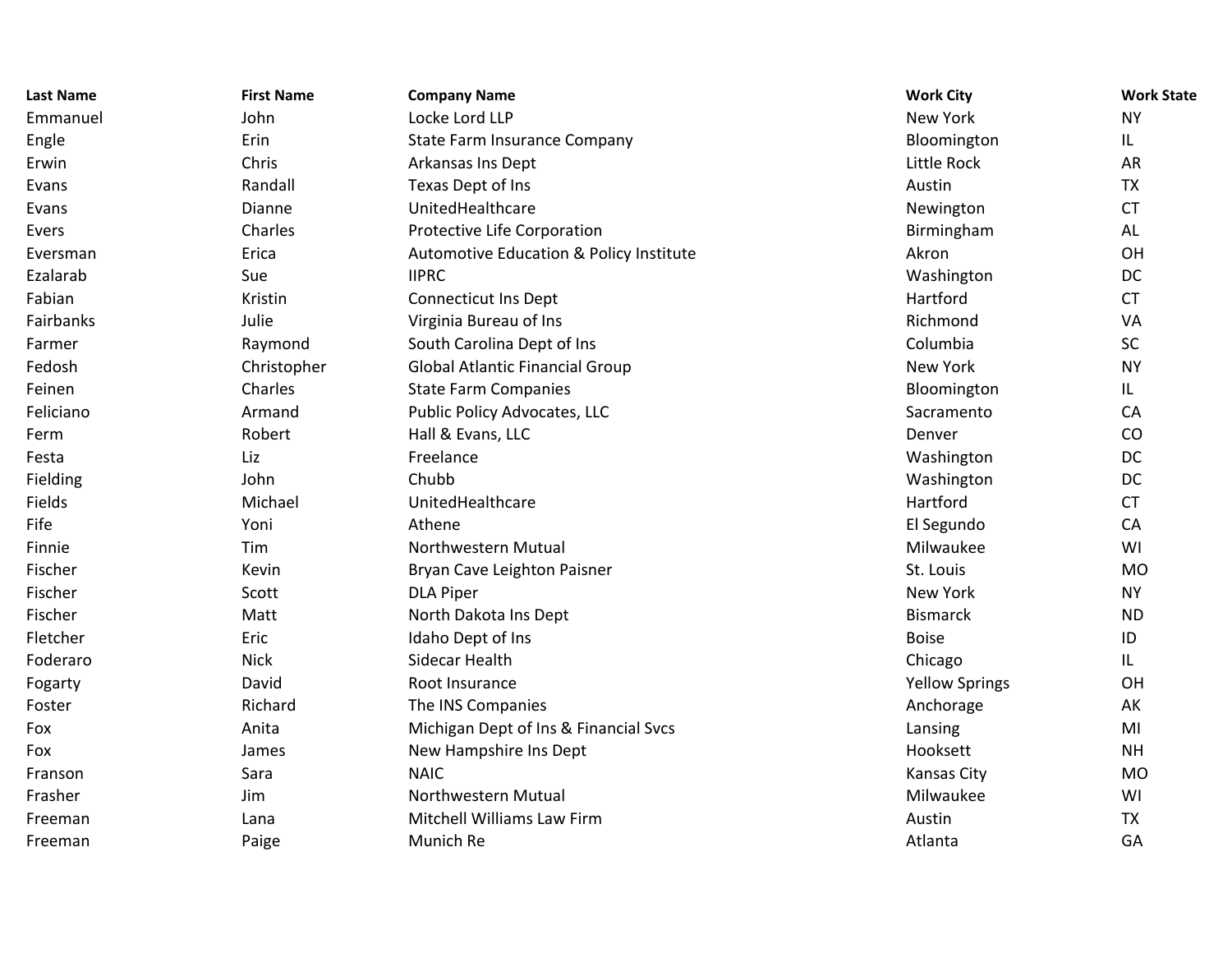| Last Name            | <b>First Name</b> | <b>Company Name</b>                         | <b>Work City</b>   | <b>Work State</b> |
|----------------------|-------------------|---------------------------------------------|--------------------|-------------------|
| French               | Judith            | Ohio Dept of Ins                            | Columbus           | OH                |
| Friedman             | Ann-Marie         | Lemonade                                    | <b>New York</b>    | <b>NY</b>         |
| Friou                | Jack              | <b>Tangent Point Solutions</b>              | Panama City Beach  | FL.               |
| Frohman              | Ann               | Frohman Law Office LLC                      | Lincoln            | <b>NE</b>         |
| Fry                  | Kevin             | Illinois Dept of Ins                        | Springfield        | IL                |
| Fujiwara             | Melanie           | Hawaii Ins Div                              | Honolulu           | H <sub>l</sub>    |
| Fuller               | Bryan             | <b>Examination Resources, LLC</b>           | Atlanta            | GA                |
| Fullilove            | Morag             | The Fullilove Consulting Group              | Chicago            | IL                |
| Furman               | Daniel            | Hall & Evans, LLC                           | Denver             | CO                |
| Furniss              | Rod               | Idaho House of Representatives              | Rigby              | ID                |
| Gabriel              | Roman             | Prudential                                  | <b>Newark</b>      | NJ                |
| Gackenbach           | Julie             | <b>Confrere Strategies</b>                  | Washington         | DC                |
| Gaffney              | Kevin             | Vermont Dept of Financial Reg               | Montpelier         | VT                |
| Gaither              | Jeff              | Kentucky Dept of Ins                        | Frankfort          | KY                |
| Galbraith            | Russ              | Arkansas Ins Dept                           | Little Rock        | <b>AR</b>         |
| Gann                 | Julie             | <b>NAIC</b>                                 | Kansas City        | <b>MO</b>         |
| Gardner              | Denise            | Louisiana Dept of Ins                       | <b>Baton Rouge</b> | LA                |
| Garrison             | <b>Travis</b>     | Humana Inc.                                 | Worthington        | OH                |
| Gassaway             | Leanne            | <b>CVS Health</b>                           | Washington         | <b>DC</b>         |
| Gauthier             | <b>Terry</b>      | Montana State Senate                        | Helena             | MT                |
| Geckler              | Leatrice          | New Mexico Ofc of the Superintendent        | Albuquerque        | <b>NM</b>         |
| Gendron              | Matthew           | Rhode Island Div of Ins                     | Cranston           | R <sub>l</sub>    |
| <b>Gentry Harney</b> | Tracey            | <b>USAA</b>                                 | Brentwood          | <b>TN</b>         |
| Gerlach              | Gracie            | The Council of Insurance Agents and Brokers | Washington         | DC                |
| Giacalone            | Susan             | AIG                                         | Ellington          | <b>CT</b>         |
| Gibson               | Melissa           | Louisiana Dept of Ins                       | <b>Baton Rouge</b> | LA                |
| Gifford              | Cornelia          | US Virgin Islands Div of Banking & Ins      | Christiansted      |                   |
| Gilbert              | Steven            | South Carolina Senate                       | Columbia           | SC                |
| Gillespie            | Tonya             | West Virginia Ofc of the Ins Cmsr           | Charleston         | <b>WV</b>         |
| Gillum               | Leah              | Texas Dept of Ins                           | Austin             | <b>TX</b>         |
| Glassic              | Thomas            | Wright Flood                                | Washington         | DC                |
| Gleason              | Jill              | Nebraska Department of Insurance            | Lincoln            | <b>NE</b>         |
| Godfread             | Jon               | North Dakota Insurance Department           | <b>Bismarck</b>    | <b>ND</b>         |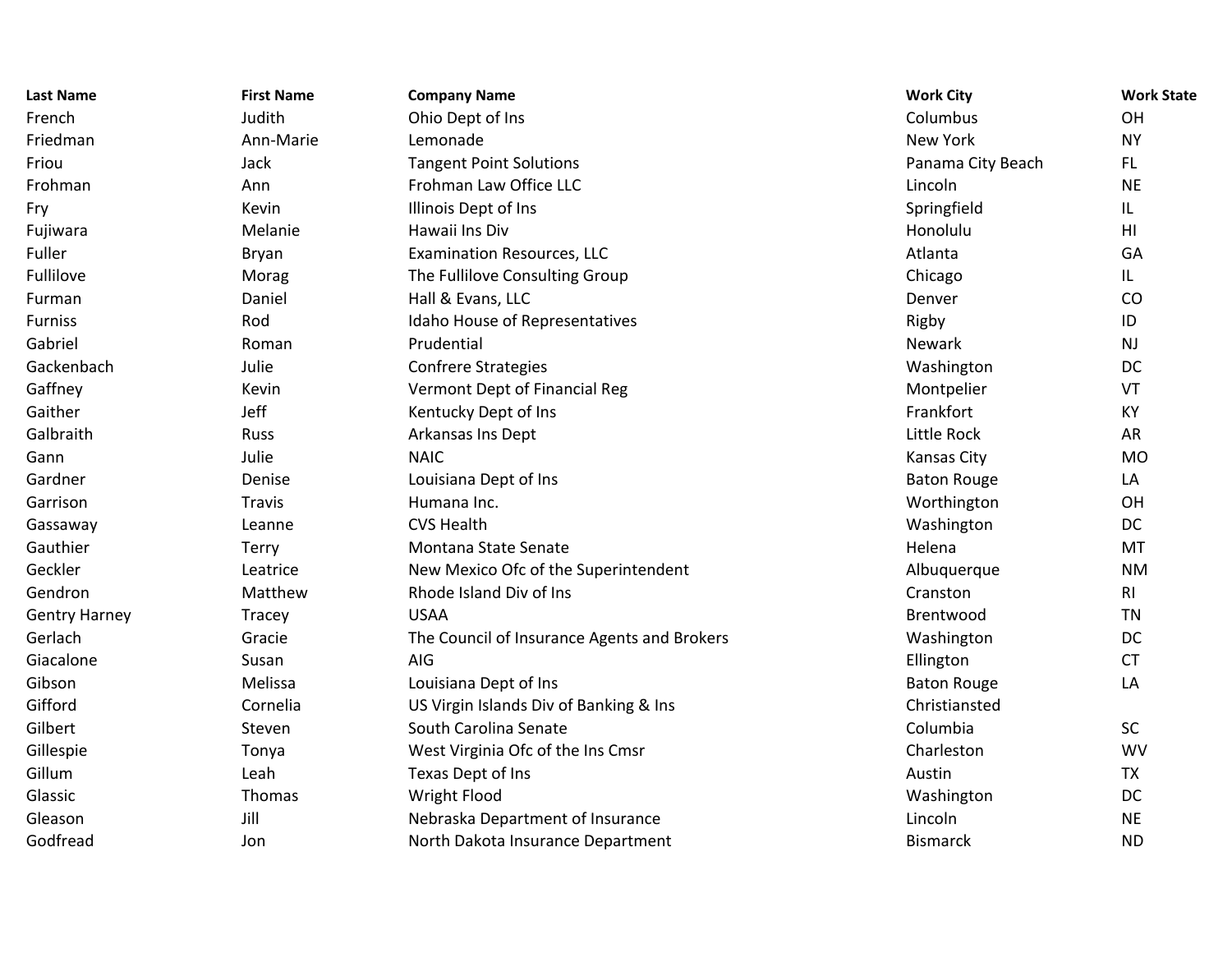| <b>Last Name</b> | <b>First Name</b> | <b>Company Name</b>                                      | <b>Work City</b>    | <b>Work State</b> |
|------------------|-------------------|----------------------------------------------------------|---------------------|-------------------|
| Goff             | Cindy             | <b>ACLI</b>                                              | Washington          | <b>DC</b>         |
| Goldberg         | Eric              | The Hartford                                             | WAshington          | DC                |
| Gonzalea         | <b>Noe</b>        | <b>First Connect Insurance</b>                           | Palo Alto           | CA                |
| Goodman          | Elizabeth         | AHIP                                                     | Washington          | DC                |
| Goodwin          | George Wayne      | <b>NTG Consultants</b>                                   | West Palm Beach     | FL.               |
| Goodwine         | Mike              | MassMutual                                               | Springfield         | MA                |
| Gorman           | <b>Brian</b>      | Illinois Dept of Ins                                     | Chicago             | IL.               |
| Graeber          | Jan               | <b>ACLI</b>                                              | Austin              | <b>TX</b>         |
| Grant            | Timothy           | Lloyd's America, Inc.                                    | New York            | <b>NY</b>         |
| Grant            | Angela            | Palomar Holdings, Inc.                                   | La Jolla            | CA                |
| Green            | Teresa            | Oklahoma Ins Dept                                        | Oklahoma City       | OK                |
| Greiner          | Melissa           | Pennsylvania Ins Dept                                    | Elizabethtown       | PA                |
| Griffin          | Sean              | <b>NAIC</b>                                              | Kansas City         | <b>MO</b>         |
| Griffith         | Gabrielle         | American Council of Life Insurers                        | Washington          | DC                |
| Grinsell         | Lynne             | Zurich North America                                     | <b>North Sutton</b> | <b>NH</b>         |
| Grishaber        | Robert            | West Virginia Ofc of the Ins Cmsr                        | Charleston          | <b>WV</b>         |
| Groshong         | Lisa              | <b>NAIC</b>                                              | Kansas City         | <b>MO</b>         |
| Groves           | Monica            | American Family Insurance                                | Madison             | WI                |
| Gualderama       | Amanda            | AAA                                                      | Carmichael          | CA                |
| Guerin           | Stewart           | Louisiana Dept of Ins                                    | <b>Baton Rouge</b>  | LA                |
|                  |                   | Commonwealth of the Northern Mariana Islands, Department |                     |                   |
| Guerrero         | Edward            | of Commerce                                              | Saipan              | <b>MP</b>         |
| Gugig            | Michael           | Transamerica Life Insurance Co.                          | Marlboro            | <b>NJ</b>         |
| Gütersloh        | Ralf              | <b>German Insurance Association (GDV)</b>                | <b>Berlin</b>       |                   |
| Guth             | <b>Bonnie</b>     | Munich Reinsurance America, Inc.                         | Princeton           | <b>NJ</b>         |
| Guy              | Mike              | Louisiana Dept of Ins                                    | <b>Baton Rouge</b>  | LA                |
| Guzman           | Aida              | <b>NAIC</b>                                              | <b>New York</b>     | <b>NY</b>         |
| Guzzo            | Gary              | <b>Floridian Partners</b>                                | Tallahassee         | FL.               |
| Gyger            | Karin             | Michigan Dept of Ins & Financial Svcs                    | Lansing             | MI                |
| Haas             | Christina         | Delaware Dept of Ins                                     | Dover               | <b>DE</b>         |
| Haley            | John              | <b>Unum Group</b>                                        | Chattanooga         | <b>TN</b>         |
| Hall             | Dale              | Society of Actuaries                                     | Schaumburg          | IL.               |
| Hamby            | Ted               | NC Dept. Of Insurance                                    | Raleigh             | <b>NC</b>         |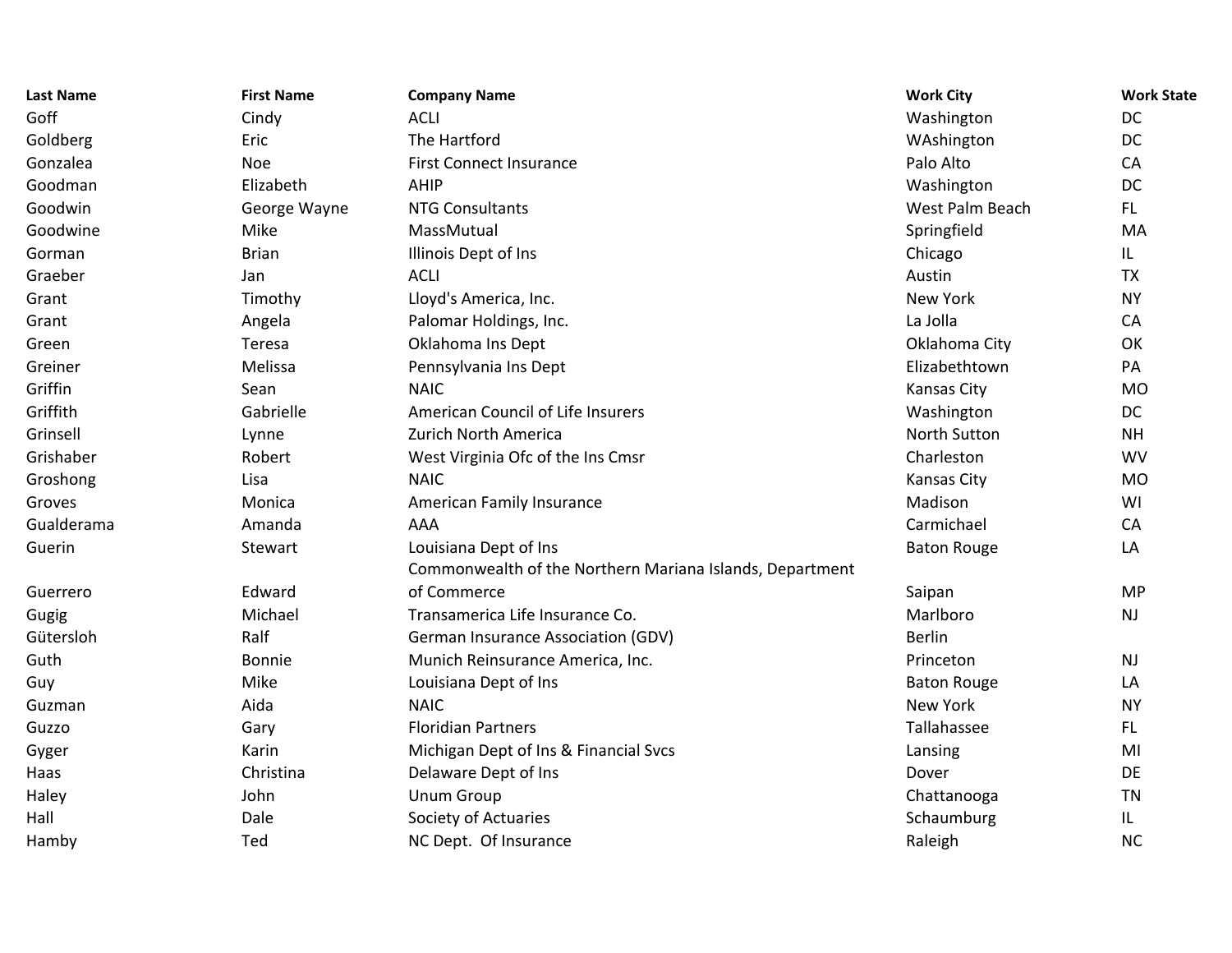| <b>Last Name</b> | <b>First Name</b> | <b>Company Name</b>                     | <b>Work City</b>       | <b>Work State</b> |
|------------------|-------------------|-----------------------------------------|------------------------|-------------------|
| Hammer           | Jennifer          | JWHammer, LLC                           | Springfield            | IL                |
| Hampton          | Nikita            | Tennessee Dept of Commerce & Ins        | Nashville              | <b>TN</b>         |
| Hancock          | <b>Trey</b>       | Tennessee Dept of Commerce & Ins        | Nashville              | <b>TN</b>         |
| Hanna            | Craig             | American Academy of Actuaries           | Washington             | DC                |
| Hanson           | Paul              | Minnesota Dept of Commerce              | Saint Paul             |                   |
| Hardison         | Grace             | Ernst & Young                           | Homewood               | <b>AL</b>         |
| Hargrafen        | Matt              | Athene                                  | <b>West Des Moines</b> | IA                |
| Harlan           | Lauren            | <b>NAIC</b>                             | Kansas City            | <b>MO</b>         |
| Harlow-Felder    | Amanda            | Mississippi Ins Dept                    | Jackson                | <b>MS</b>         |
| Harris           | Jimmy             | Arkansas Insurance Department           | Little Rock            | AR                |
| Harris           | Kate              | Colorado Div of Ins                     | Denver                 | CO                |
| Harris           | Teresa            | Vertafore                               | <b>Bath</b>            | MI                |
| Harrison         | Scott             | High Point Strategies, LLC              | Ocean Isle Beach       | <b>NC</b>         |
| Harrison         | James             | <b>Principal Financial Group</b>        | Dublin                 | OH                |
| Hartgen          | Carrie            | Lincoln Financial Group                 | Washington             | DC                |
| Hartz            | Douglas           | <b>Insurer Governance Consulting PS</b> | <b>Blue Springs</b>    | <b>MO</b>         |
| Hastings         | Victoria          | Indiana Dept of Ins                     | Indianapolis           | IN                |
| Hatchell         | Angela            | North Carolina Dept of Ins              | Raleigh                | <b>NC</b>         |
| Hathaway         | <b>Kris</b>       | <b>AHIP</b>                             | Washington             | DC                |
| Hattaway         | Jim               | <b>Noble Consulting Services</b>        | Palm Springs           | CA                |
| Haughawout       | Carrie            | Ohio Dept of Ins                        | Columbus               | OH                |
| Haworth          | John              | Washington Ofc of the Ins Cmsr          | Olympia                | <b>WA</b>         |
| Hayashida        | Colin             | Hawaii Ins Div                          | Honolulu               | HI.               |
| Hayes            | Antonio           | <b>Maryland State Senate</b>            | <b>Baltimore</b>       | <b>MD</b>         |
| Heaton           | Michelle          | New Hampshire Ins Dept                  | Concord                | <b>NH</b>         |
| Heckman          | Stuart            | Kansas State University                 | Manhattan              | KS                |
| Hegland          | Katie             | Alaska Division of Insurance            | Anchorage              | AK                |
| Heidenreich      | Sarah             | <b>NIPR</b>                             | Kansas City            | <b>MO</b>         |
| Helder           | Randy             | <b>NAIC Central Office</b>              | Kansas City            | <b>MO</b>         |
| Henderson        | Ron               | Louisiana Dept of Ins                   | <b>Baton Rouge</b>     | LA                |
| Henley           | Bryant            | California Dept of Ins                  | Sacramento             | CA                |
| Herbst           | Christopher       | Pearson VUE                             | Bala Cynwyd            | PA                |
| Herrick          | Chris             | Texas Dept of Ins                       | Austin                 | <b>TX</b>         |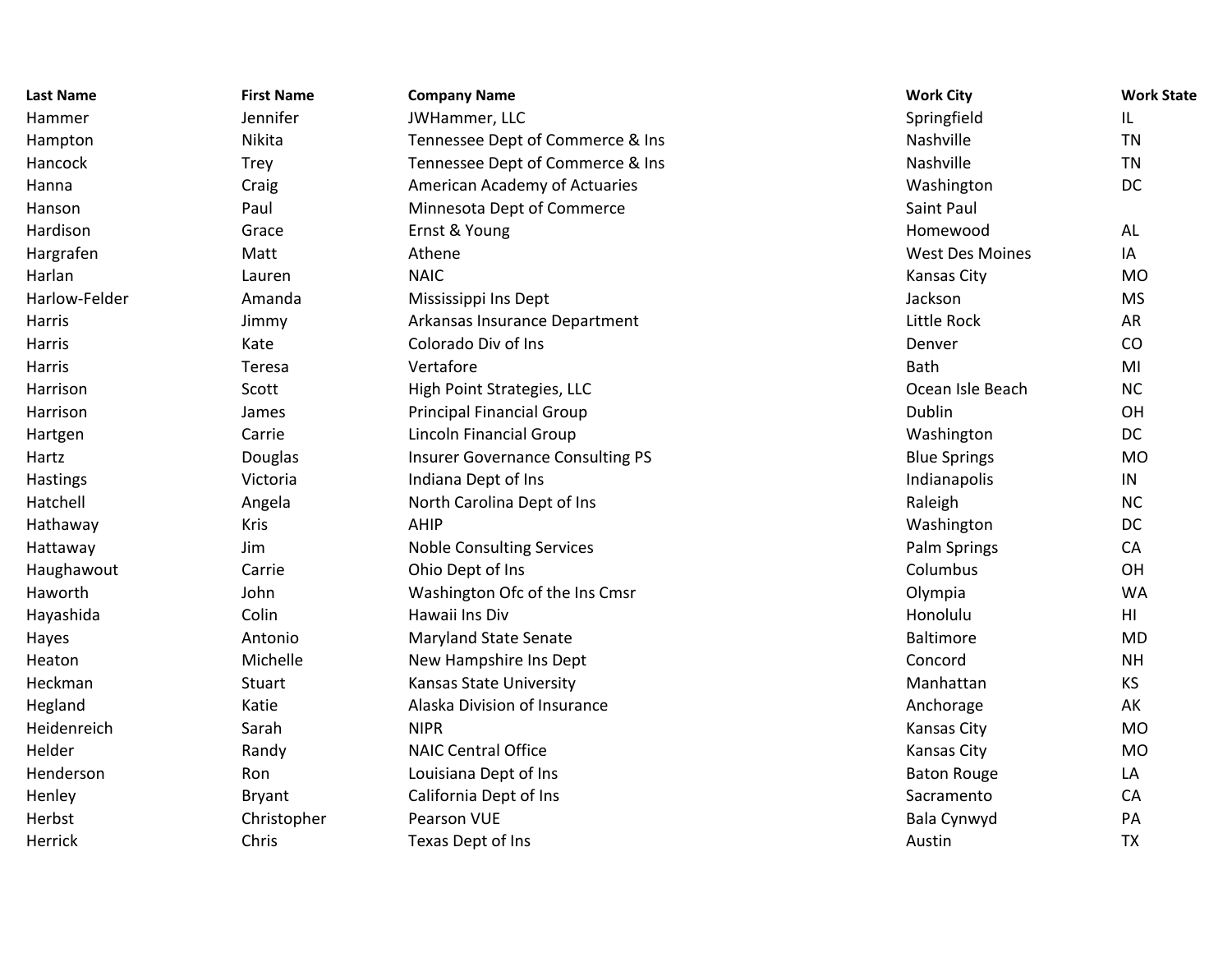| <b>Last Name</b> | <b>First Name</b> | <b>Company Name</b>                            | <b>Work City</b>     | <b>Work State</b> |
|------------------|-------------------|------------------------------------------------|----------------------|-------------------|
| Hershman         | Josh              | <b>Connecticut Ins Dept</b>                    | Hartford             | <b>CT</b>         |
| Hess             | Courtney          | AIG Life and Retirement                        | Franklin             | <b>TN</b>         |
| Hessing          | Ilana             | <b>Ryan Specialty Group</b>                    | Yardley              | PA                |
| Hickey           | Michael           | Aflac                                          | Columbus             | GA                |
| Higgins          | Thomas            | Great American Life Insurance Co               | Cincinnati           | <b>KY</b>         |
| Hill             | NiJel             | Angle Health                                   | Prairieville         | LA                |
| Hinegardner      | Laura             | <b>Great American Insurance Company</b>        | Cincinnati           | OH                |
| Hirano           | Lance             | Hawaii Ins Div                                 | Honolulu             | HI                |
| Hisley           | Josh              | Allianz Life of NA                             | Minneapolis          | MN                |
| Hoffmeister      | <b>Brian</b>      | Tennessee Dept of Commerce & Ins               | Nashville            | <b>TN</b>         |
| Hohl             | Shannon           | Idaho Dept of Ins                              | <b>Boise</b>         | ID                |
| Hollan           | Angela            | Allianz Life                                   | Minnetrista          | <b>MN</b>         |
| Holland          | Andrew            | <b>Sidley Austin LLP</b>                       | New York             | <b>NY</b>         |
| Holmes           | Julie             | Kansas Ins Dept                                | Topeka               | <b>KS</b>         |
| Hopper           | Penelope          | HUB International Ltd.                         | Los Angeles          | CA                |
| Horigan          | Jackie            | Massachusetts Div of Ins                       | Boston               | MA                |
| Hornig           | Karen             | <b>NIPR</b>                                    | Kansas City          | <b>MO</b>         |
| Hottinger        | Jay               | Ohio Senate                                    | Columbus             | OH                |
| Houdek           | Nathan            | Wisconsin Ofc of the Ins Cmsr                  | Madison              | WI                |
| Hoyt             | Martin            | <b>CHM</b>                                     | Myersville           | <b>MD</b>         |
| Hubbart          | Landon            | Oklahoma Ins Dept                              | Oklahoma City        | OK                |
| Huddleston       | Bill              | Tennessee Dept of Commerce & Ins               | Nashville            | <b>TN</b>         |
| Hudson           | Kim               | California Dept of Ins                         | Los Angeles          | CA                |
| Hudson           | Mary Jo           | Squire Patton Boggs (US) LLP                   | Columbus             | OH                |
| Huff             | John              | Association of Bermuda Insurers and Reinsurers | Hamilton             |                   |
| Hughes           | Pat               | Faegre Drinker Biddle & Reath LLP              | Washington           | DC                |
| Humma            | Jonathan          | Senate of Pennsylvania                         | Camp Hill            | PA                |
| Humphreys        | Michael           | Pennsylvania Ins Dept                          | Camp Hill            | PA                |
| Hunter           | Erin              | West Virginia Ofc of the Ins Cmsr              | Charleston           | <b>WV</b>         |
| Huval            | Mike              | Louisiana House of Representatives             | <b>Breaux Bridge</b> | LA                |
| Hyde             | Patrick           | Illinois Office of Special Deputy              | Chicago              | IL.               |
| Hyde             | Jodi              | Fidelity & Guaranty Life                       | Des Moines           | IA                |
| lanno            | Dominick          | MassMutual                                     | Springfield          | MA                |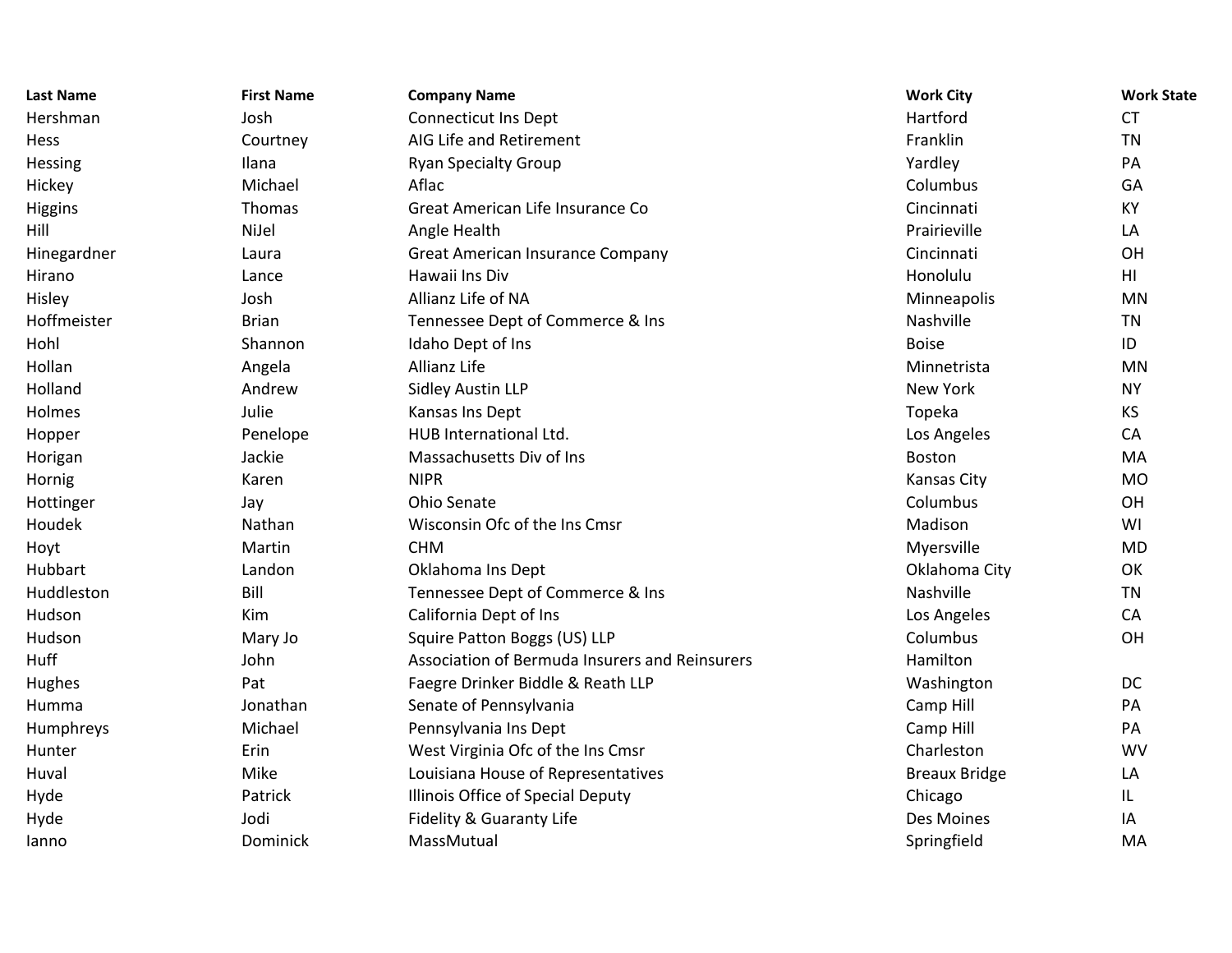| <b>Last Name</b> | <b>First Name</b> | <b>Company Name</b>                        | <b>Work City</b>  | <b>Work State</b> |
|------------------|-------------------|--------------------------------------------|-------------------|-------------------|
| Im               | Martha            | Hawaii Ins Div                             | Honolulu          | HI                |
| Irvin            | Melanie           | <b>Branch</b>                              | Columbus          | OH                |
| <b>Ivey</b>      | Diana             | MarshMcLennan                              | New York          | <b>NY</b>         |
| Iwanicki         | John              | Protective Life                            | Birmingham        | AL                |
| James            | Ryan              | ROJO Public Affairs, LLC                   | Little Rock       | AR                |
| Jennette         | Susan             | Delaware Dept of Ins                       | Dover             | DE                |
| Jensby           | Julianne          | <b>NAIC</b>                                | Washington        | DC                |
| Jenson           | <b>Bruce</b>      | <b>NAIC</b>                                | Kansas City       | <b>MO</b>         |
| Johanson         | Kori              | Corvus Insurance                           | Boston            | MA                |
| Johnson          | Ronnie L.         | <b>McGlinchey Stafford</b>                 | Dallas            | <b>TX</b>         |
| Johnson          | Linda             | <b>Wyoming Ins Dept</b>                    | Cheyenne          | <b>WY</b>         |
| Johnston         | Darcie            | Alliance of Health Care Sharing Ministries | Washington        | DC                |
| Johnston         | Jeff              | <b>NAIC</b>                                | Kansas City       | <b>MO</b>         |
| Jones            | Jackie            | MT State Auditor's Office                  | Helena            | MT                |
| Jones            | Norah             | <b>Brighthouse Financial</b>               | Charlotte         | NC                |
| Jordan           | Darie             | MetLife                                    | <b>New York</b>   | <b>NY</b>         |
| Jordan           | <b>Travis</b>     | South Dakota Div of Ins                    | Fort Pierre       | SD                |
| Joyce            | Christopher       | Massachusetts Div of Ins                   | Boston            | MA                |
| Jrade-Rice       | Rachel            | Next Insurance                             | Palo Alto         | CA                |
| Judy             | Debra             | Colorado Div of Ins                        | Denver            | CO                |
| Kallas           | Jay               | Heritage Life Insurance Company            | Arlington Heights | IL.               |
| Kang             | Liana             | <b>FEMA</b>                                | Washington, DC    | DC                |
| Kania            | Sabrina           | Hiscox                                     | Marietta          | GA                |
| Karlinsky        | Fred              | <b>Greenberg Traurig</b>                   | Fort Lauderdale   | FL.               |
| Kasinow          | Robert            | New York Dept of Financial Services        | New York          | <b>NY</b>         |
| Kattman          | James             | Noble Consulting Services, Inc.            | Indianapolis      | IN                |
| Kaumann          | Rolf              | <b>Colorado Division of Insurance</b>      | Denver            | CO                |
| Keen             | <b>TK</b>         | Oregon Division of Financial Regulation    | Salem             | OR                |
| <b>Keepers</b>   | Thomas            | <b>CCIA</b>                                | Middleton         | WI                |
| Keith            | Katie             | Out2Enroll                                 | Washington        | DC                |
| Kelly            | Alison            | Allstate Insurance                         |                   |                   |
| Kennedy          | <b>Brian</b>      | Rhode Island House of Representatives      | Ashaway           | R <sub>l</sub>    |
| Kennedy          | Ted               | AIG                                        | Houston           | <b>TX</b>         |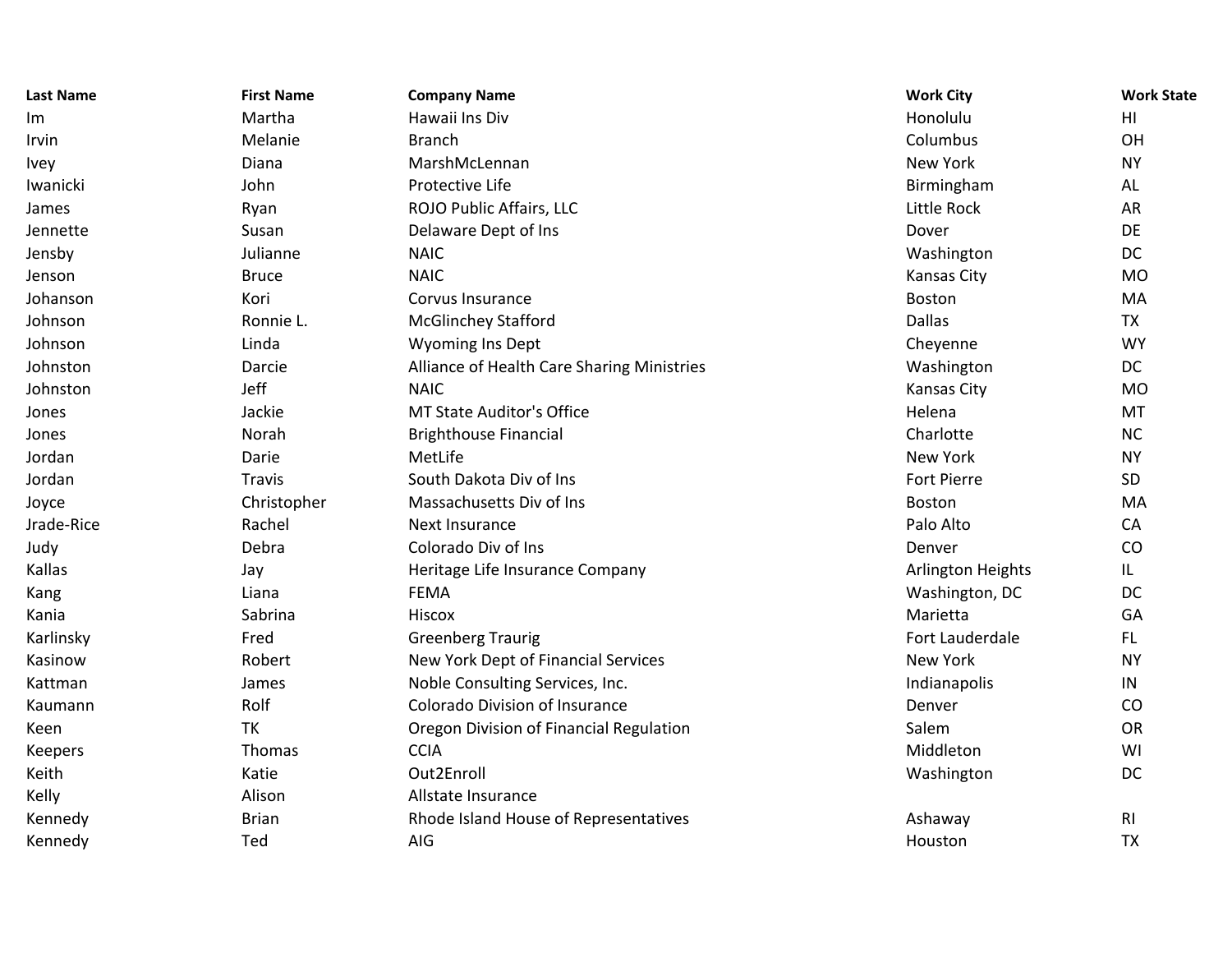| <b>Last Name</b> | <b>First Name</b> | <b>Company Name</b>                                | <b>Work City</b>    | <b>Work State</b> |
|------------------|-------------------|----------------------------------------------------|---------------------|-------------------|
| Kenney           | Christopher       | American Fidelity Assurance Company                | Oklahoma City       | OK                |
| Kerns            | Adam              | Zurich North America                               | Lake Frederick      | VA                |
| Kerr             | Allen             | Allen Kerr Advisors                                | Little Rock         | AR                |
| Kiely            | Michele           | <b>NAIC</b>                                        | <b>Kansas City</b>  |                   |
| Kieras           | <b>Bridget</b>    | <b>NAIC</b>                                        | <b>Kansas City</b>  | <b>MO</b>         |
| Kiernan          | Kate              | Zurich North America                               | Washignton          | DC                |
| Kincannon        | Christie          | Missouri Dept of Commerce & Ins                    | Jefferson City      | <b>MO</b>         |
| King             | John              | Georgia Ofc of Ins & Fire Safety                   | Atlanta             | GA                |
| Kish             | Keri              | Wholesale & Specialty Insurance Association (WSIA) | <b>Kansas City</b>  | <b>MO</b>         |
| Kitchin          | <b>Brytne</b>     | Mitchell Williams Law Firm                         | Austin              | <b>TX</b>         |
| Kitt             | Karrol            | University of Texas at Austin - Human Ecology      | Austin              | <b>TX</b>         |
| Klein            | Kenneth           | California Western School of Law                   | San Diego           | CA                |
| Klein            | Jeffrey           | McIntyre&Lemon, PLLC                               | Charlotte           | <b>NC</b>         |
| Klein            | Karl              | Idaho Dept of Ins                                  | <b>Boise</b>        | ID                |
| Klug             | Erin              | Arizona Dept of Ins                                | Phoenix             | AZ                |
| Knuckey          | Ashlee            | Locke Lord LLP                                     | Chicago             | IL                |
| Kochenburger     | Peter             | University of Conneticut                           | <b>Storrs</b>       | <b>CT</b>         |
| Kodama           | David             | Surplus Line Association of California             | San Ramon           | CA                |
| Koenigsman       | Jane              | <b>NAIC</b>                                        | <b>Kansas City</b>  | <b>MO</b>         |
| Kohli            | Prateek           | <b>BlackRock</b>                                   | <b>New York</b>     | <b>NY</b>         |
| Kolchinsky       | Eric              | <b>NAIC</b>                                        | <b>New York</b>     | <b>NY</b>         |
| Koonce           | Barry             | American Fidelity Corp.                            | Oklahoma City       | OK                |
| Kopps-Wagner     | Jennifer          | Kemper Corporate Services                          | Chicago             | IL                |
| Kosal            | Leslie            | Vertafore                                          | <b>East Lansing</b> | MI                |
| Kosky            | Jared             | <b>Connecticut Ins Dept</b>                        | Hartford            | <b>CT</b>         |
| Kosnoff          | Scott             | Faegre Drinker Biddle & Reath LLP                  | Carmel              | IN                |
| Kozak            | Matthew           | Maryland Ins Admin                                 | <b>Baltimore</b>    | <b>MD</b>         |
| Krane            | Daniel            | Faegre Drinker Biddle & Reath LLP                  | Philadelphia        | PA                |
| Kraus            | James             | Crum & Forster                                     | Morristown          | <b>NJ</b>         |
| Kreidler         | Mike              | Washington Ofc of the Ins Cmsr                     | Olympia             | <b>WA</b>         |
| Kreiter          | Ron               | Kentucky Dept of Ins                               | Frankfort           | KY                |
| Kroll            | Elliott           | <b>Arent Fox</b>                                   | <b>New York</b>     | <b>NY</b>         |
| Kruger           | Jill              | South Dakota Div of Ins                            | Pierre              | SD                |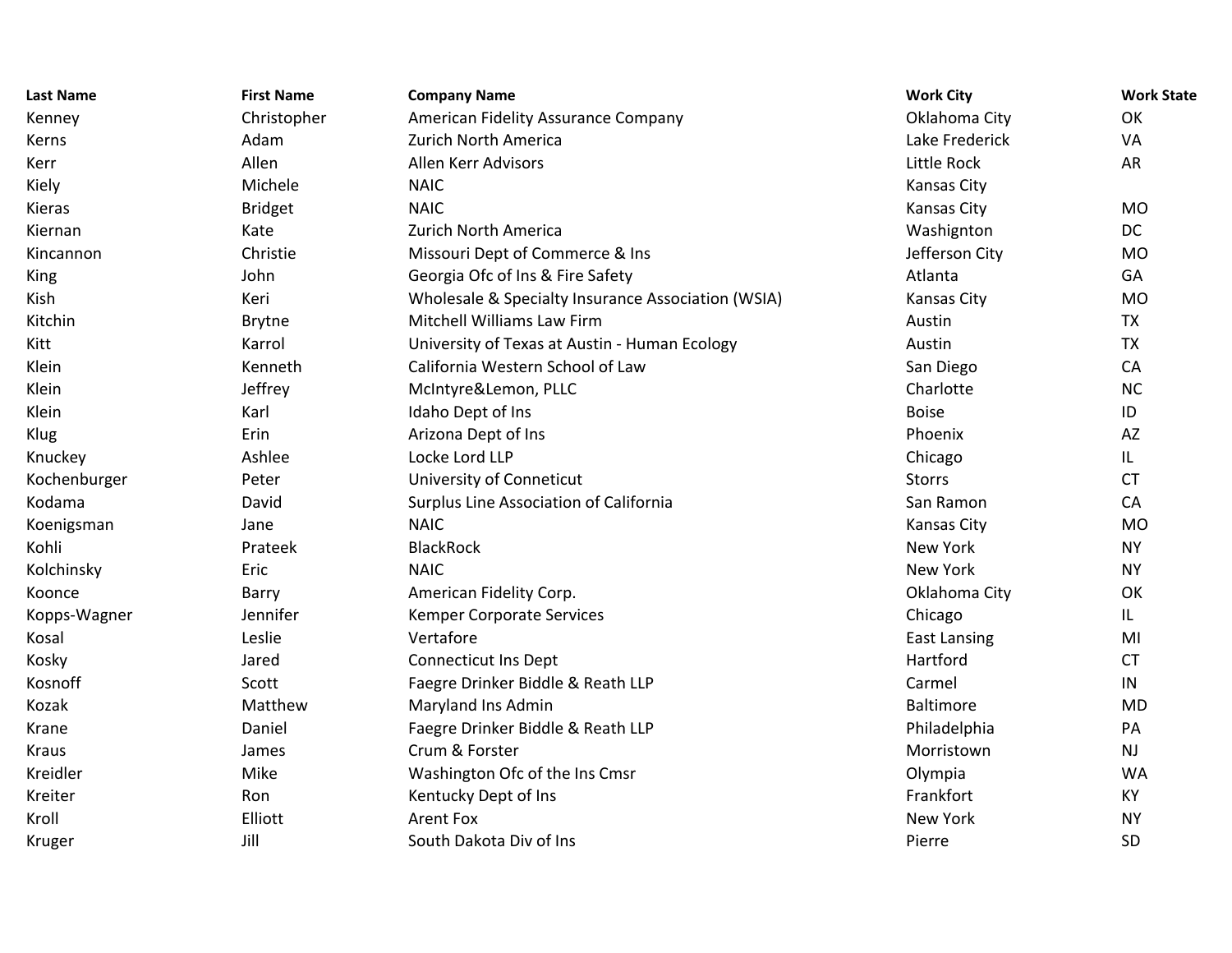| <b>Last Name</b> | <b>First Name</b> | <b>Company Name</b>                                   | <b>Work City</b>    | <b>Work State</b> |
|------------------|-------------------|-------------------------------------------------------|---------------------|-------------------|
| Kuhlmann         | Evan              | <b>NAIC</b>                                           | Lawrence            | <b>KS</b>         |
| Kumar            | Sabi              | <b>Tennessee General Assembly</b>                     |                     |                   |
| Kupferman        | Perry             | California Dept of Ins                                | Kansas City         | <b>MO</b>         |
| Kurata           | Andrew            | Hawaii Ins Div                                        | Honolulu            | HII               |
| Kwasnik          | Martha            | Massachusetts Div of Ins                              | Boston              | MA                |
| Lacek            | John              | <b>Allianz Partners</b>                               | Richmond            | VA                |
| LaFlore          | Alana             | <b>NAIC</b>                                           | Kansas City         | <b>MO</b>         |
| Lake             | Dorian            | Community Health Charities - Alexandria, VA           | Martinsburg         |                   |
| Lamb             | Rich              | Missouri Dept of Commerce & Ins                       | Jefferson City      | <b>MO</b>         |
| Lambert          | Holly             | Indiana Dept of Ins                                   | Indianapolis        | IN                |
| Lamont           | Seth              | <b>CNA</b>                                            | Albany              | <b>NY</b>         |
| Lara             | Ricardo           | California Dept of Ins                                | Sacramento          | CA                |
| Larkin           | Courtney          | The Travelers Companies, Inc.                         | Hartford            | <b>CT</b>         |
| Latham           | Anna              | Alaska Division of Ins                                | Juneau              | AK                |
| Lathrop          | Greg              | Oregon Division of Financial Reg                      | Salem               | <b>OR</b>         |
| Latza            | William           | Lemonade                                              | New York            | <b>NY</b>         |
| Laughbaum        | John              | Aflac                                                 | Columbus            | GA                |
| Laurenzano       | Vincent           | Stroock & Stroock & Lavan                             | <b>New York</b>     | <b>NY</b>         |
| Lawrence         | Carter            | Tennessee Dept of Commerce & Ins                      | Nashville           | <b>TN</b>         |
| Lawrence         | Mary Pat          | Protective Life                                       | Birmingham          | AL                |
| Laws             | Tracey            | Athene                                                | McLean              | VA                |
| Lazzaro          | Amy               | Cigna                                                 | South Glastonbury   | <b>CT</b>         |
| Leakey           | Lesli             | Vertafore                                             | <b>East Lansing</b> | MI                |
| LeDuc            | Jo                | Missouri Dept of Commerce & Ins                       | Jefferson City      | <b>MO</b>         |
| Ledvina Garcia   | Krystle           | American Family Insurance                             | Madison             | WI                |
| Lee              | David             | Arizona Dept of Ins                                   | Phoenix             | AZ                |
| Lee              | Cari              | Steptoe and Johnson                                   | Sun Prairie         | WI                |
| Lee              | Lichiou           | Washington State Office of the Insurance Commissioner | Tumwater            | <b>WA</b>         |
| Leeds            | Maia              | <b>Global Atlantic</b>                                | New York            | <b>NY</b>         |
| Lemoine          | John              | Unum                                                  | Portland            | <b>ME</b>         |
| Lemon            | Chrys             | McIntyre & Lemon, PLLC                                | Washington          | DC                |
| Lenz             | Ethan             | Foley & Lardner LLP                                   | Madison             | WI                |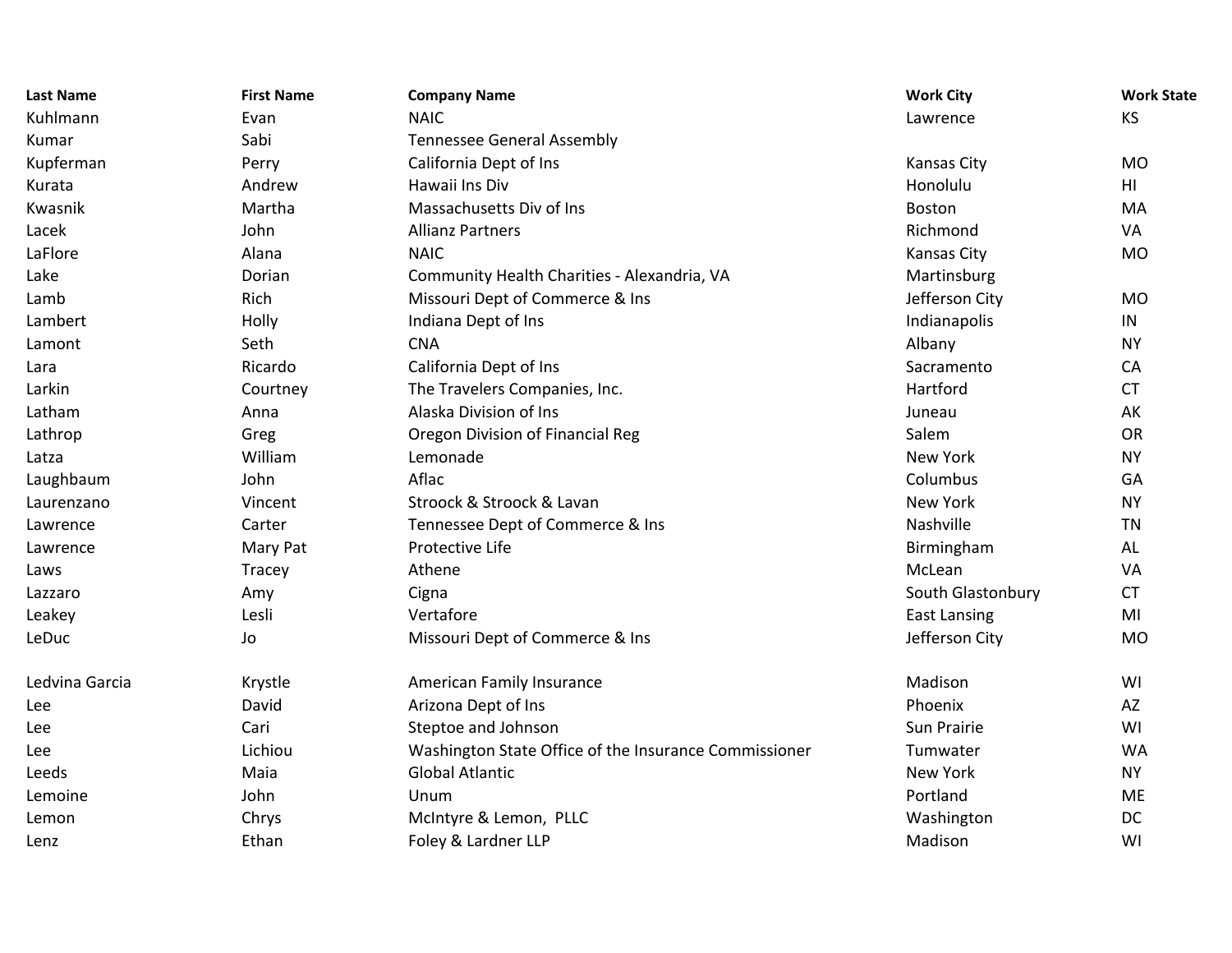| <b>Last Name</b>        | <b>First Name</b> | <b>Company Name</b>                        | <b>Work City</b>     | <b>Work State</b> |
|-------------------------|-------------------|--------------------------------------------|----------------------|-------------------|
| Leonard                 | Kare              | Montana Ofc of the Ins Cmsr                | Helena               | <b>MT</b>         |
| Levin                   | Alan              | Locke Lord LLP                             | <b>New York</b>      | <b>NY</b>         |
| Levine                  | Ken               | Cozen O'Connor                             | West Palm Beach      | FL.               |
| Lewallen                | Daniel            | Faegre Drinker Biddle & Reath              | Indianapolis         | IN                |
| Lewis                   | Alex              | Tennessee Dept of Commerce & Ins           | Nashville            | <b>TN</b>         |
| Leyman                  | John              | DaVita Inc.                                | Washington           | DC                |
| Leyte-Vidal             | Marco             | Assurant, Inc.                             | Miami                | FL.               |
| Lind                    | Trevor            | Rubenstein, PLLC                           | Peewee Valley        | KY                |
| Lindeen                 | Monica            | CyberAcuView                               | Helena               | MT                |
| Linder                  | Jenna             | <b>NIPR</b>                                | <b>Kansas City</b>   | <b>MO</b>         |
| Lindley-Myers           | Chlora            | Missouri Dept of Commerce & Ins            | Jefferson City       | <b>MO</b>         |
| Lindsay                 | Elizabeth         | Voya Financial                             | <b>East Hartland</b> | <b>CT</b>         |
| Little                  | Joy               | Tennessee Dept of Commerce & Ins           | Nashville            | <b>TN</b>         |
| Liu                     | Leo               | Arkansas Ins Dept                          | Little Rock          | AR                |
| Livingston              | David             | Arizona State Senate                       | Phoenix              | AZ                |
| Lo                      | Patrick           | Hawaii Ins Div                             | Honolulu             | H <sub>1</sub>    |
| Loconte                 | <b>Rich</b>       | Life Insurance Company of New York, In     | Albany               | <b>NY</b>         |
| Logue                   | Shannen           | Pennsylvania Ins Dept                      | Harrisburg           |                   |
| Lohmann                 | Edie              | <b>FEMA Region IX</b>                      | Oakland              | CA                |
| Lombardo                | Paul              | <b>Connecticut Ins Dept</b>                | Hartford             | <b>CT</b>         |
| Loomis                  | Suzanne           | Primerica Life Insurance                   | Duluth               | GA                |
| Lorusso                 | <b>Nick</b>       | Louisiana Dept of Ins                      | <b>Baton Rouge</b>   | LA                |
| Luketic                 | Dave              | Root Insurance                             | Columbus             | OH                |
| Lumsden                 | James             | Georgia House of Representatives           | Armuchee             | GA                |
| Luo                     | Jingshu           | Le Moyne College                           | Jamesville           | <b>NY</b>         |
| Lynch                   | William           | <b>Liberty Mutual</b>                      | Boston               |                   |
| Maddox                  | Anthony           | Aflac                                      | Columbus             | GA                |
| Maher                   | Daniel            | <b>Excess Line Association of New York</b> | Sea Girt             | <b>NJ</b>         |
| Mair                    | Martin            | MetLife                                    | Mt Pleasant          | SC                |
| Mais                    | Andrew            | <b>CT Insurance Department</b>             | Hartford             | <b>CT</b>         |
| Majette                 | Gwendolyn         | Georgia State College of Law               | Atlanta              | GA                |
| <b>Maldonado Torres</b> | Natalia           | Puerto Rico Ofc of the Ins Cmsr            | San Juan             | PR                |
| Malm                    | Amy               | Wisconsin Ofc of the Ins Cmsr              | Madison              | WI                |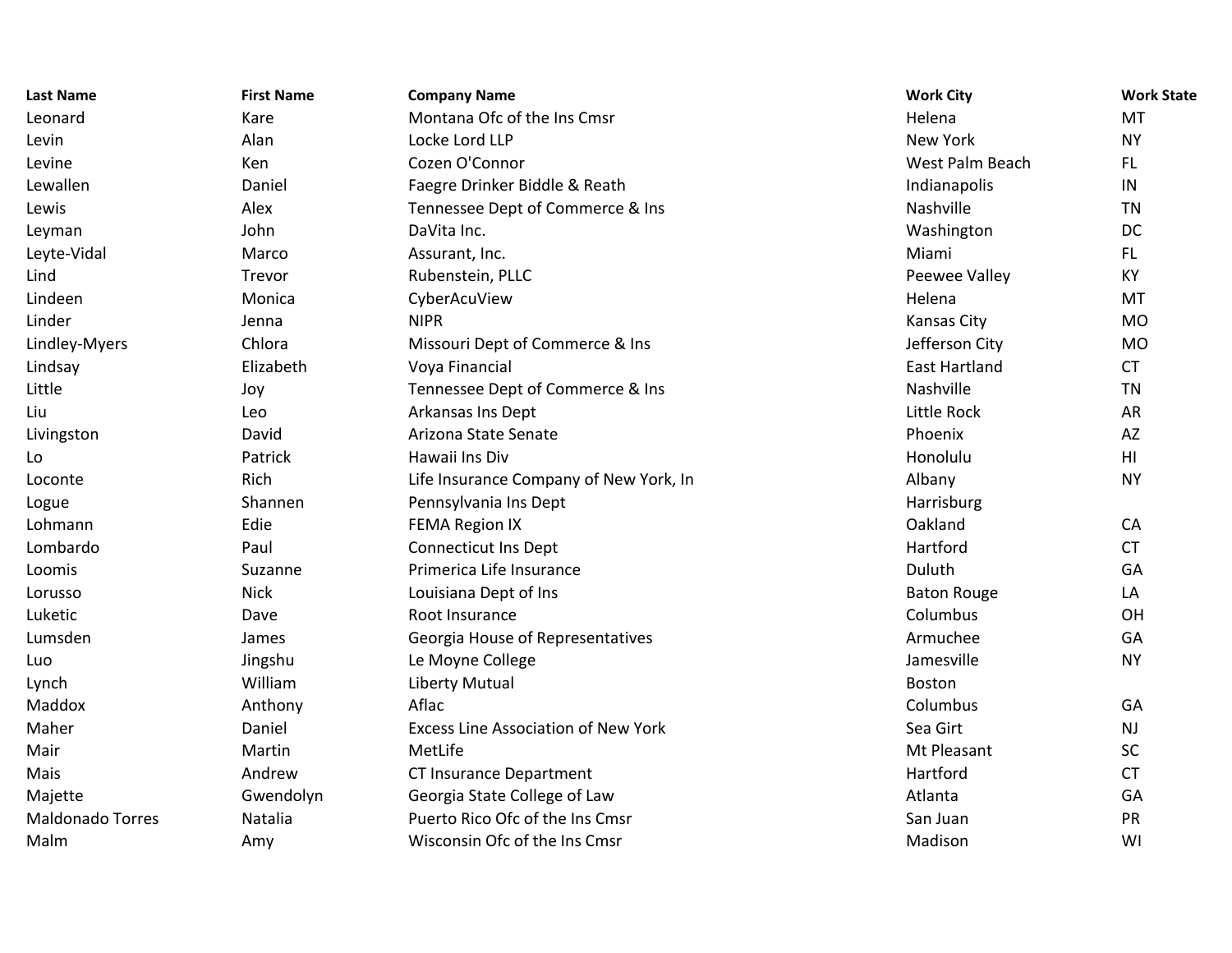| <b>Last Name</b>  | <b>First Name</b> | <b>Company Name</b>                                      | <b>Work City</b>         | <b>Work State</b> |
|-------------------|-------------------|----------------------------------------------------------|--------------------------|-------------------|
| Malone            | Charles           | Washington Ofc of the Ins Cmsr                           | Tumwater                 | <b>WA</b>         |
| Maloney           | Maurice           | <b>NAIC</b>                                              | Washington               | <b>DC</b>         |
| Mancini           | Keith             | <b>Empower Retirement</b>                                | <b>Greenwood Village</b> | CO                |
| Mancusi-Ungaro    | Michael           | <b>Clearcover Insurance Company</b>                      | Chicago                  | IL.               |
| Mancuso           | Bob               | Faegre Drinker Biddle & Reath LLP                        | <b>New York</b>          | <b>NY</b>         |
| <b>Manders</b>    | Steve             | Georgia Ofc of Ins & Fire Safety                         | Atlanta                  | GA                |
| Manley            | Sarah             | Joppa Healthshare                                        | Pantego                  | <b>TX</b>         |
| Manning           | Melissa           | South Carolina Dept of Ins                               | Columbia                 | SC                |
| Manske            | Sara              | Faegre Drinker Biddle & Reath LLP                        | Carmel                   | IN                |
| Marcotte          | Robin             | <b>NAIC</b>                                              | <b>Kansas City</b>       | <b>MO</b>         |
| Marlett           | David             | Appalachian State University                             | Boone                    | <b>NC</b>         |
| Marlow            | John              | Chubb                                                    | Austin                   | <b>TX</b>         |
| Marnell           | Frank             | South Dakota Div of Ins                                  | Pierre                   | SD                |
| Marro             | Logan             | Westmont Associates, Inc.                                | Cherry Hill              | <b>NJ</b>         |
| Martin            | Paul              | Reinsurance Association of America                       | Austin                   | <b>TX</b>         |
| Martin            | Jeff              | UnitedHealthcare                                         | Land O Lakes             | FL.               |
| Martino           | Gregory           | CVS Health/Aetna, Inc.                                   | Hummelstown              | PA                |
| Mathis            | Daniel            | Iowa Ins Div                                             | Des Moines               | IA                |
| Matos             | C. Ignacio        | Rexach & Picó LLC                                        | San Juan                 |                   |
| Matthew           | Glendina          | US Virgin Islands Div of Banking & Ins                   | St. Croix                | VI                |
| Matthews          | Jolie             | <b>NAIC</b>                                              | Washington               | <b>DC</b>         |
| Matthews          | Denise            | <b>NAIC</b>                                              | Kansas City              | <b>MO</b>         |
|                   |                   | Montana Office of the Commissioner of Sec. & Ins., State |                          |                   |
| Matthews          | Steve             | Auditor                                                  | Helena                   | <b>MT</b>         |
| Mayhew            | Steve             | Michigan Dept of Ins & Financial Svcs                    | Lansing                  | MI                |
| Mazzone           | Susanne           | <b>Bowhead Insurance Company</b>                         | New York                 | <b>NY</b>         |
| McAdam            | Jennifer          | <b>NAIC</b>                                              | Kansas City              | <b>MO</b>         |
| McAnally          | Scott             | Tennessee Dept of Commerce & Ins                         | Nashville                | <b>TN</b>         |
| McCabe            | Nancy             | <b>Willis Towers Watson</b>                              | Mountainside             | NJ                |
| McCain            | Kathleen          | Dentons US LLP                                           | Los Angeles              | CA                |
| McCallister       | Mark              | <b>Guggenheim Life and Annuity Company</b>               | Indiana                  | IN                |
| <b>McCandless</b> | Patricia          | HCSC/BCBS                                                | Austin                   | <b>TX</b>         |
| McCarthy          | Victoria          | Farmers                                                  | Fullerton                | CA                |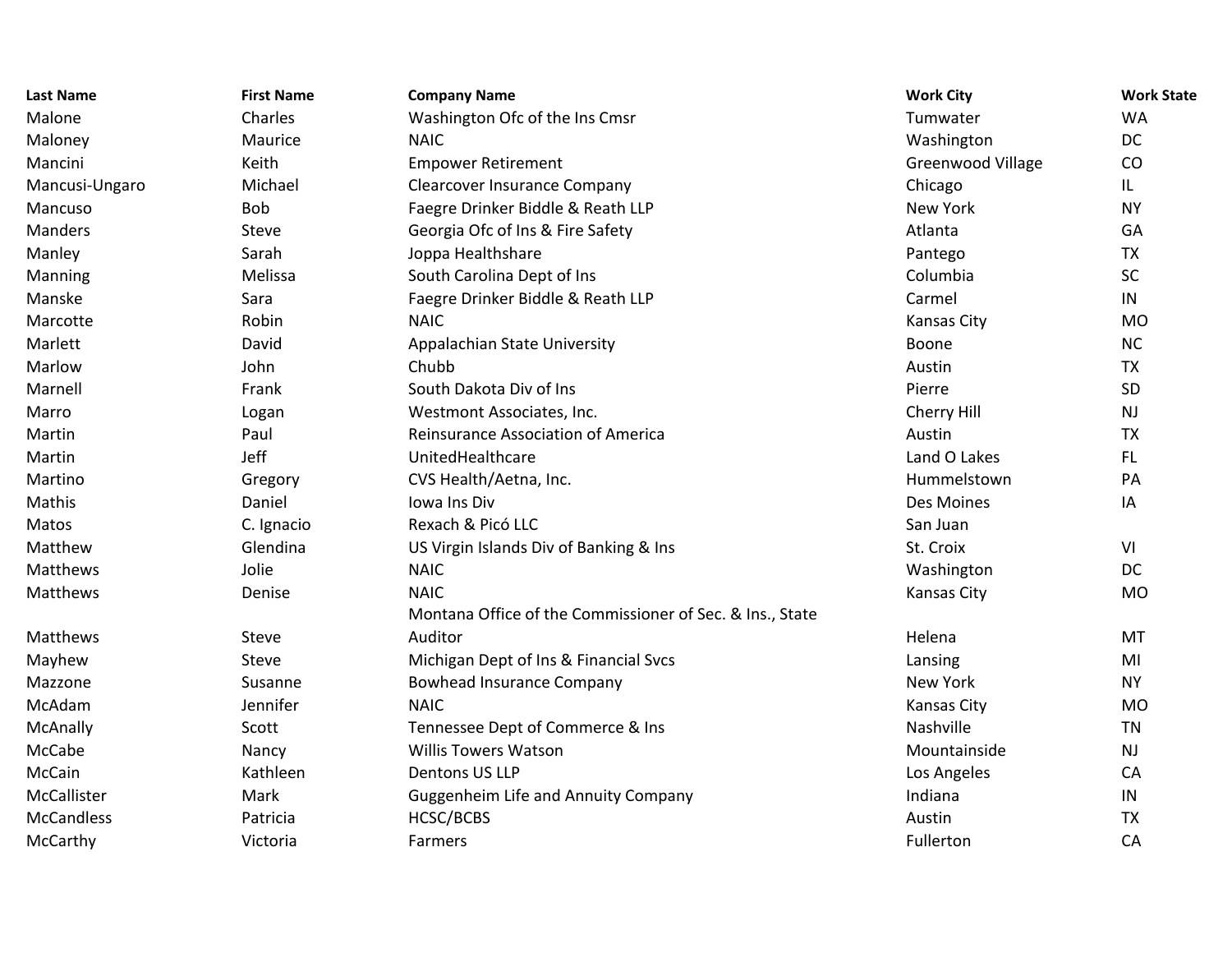| <b>Last Name</b> | <b>First Name</b> | <b>Company Name</b>                                 | <b>Work City</b>       | <b>Work State</b> |
|------------------|-------------------|-----------------------------------------------------|------------------------|-------------------|
| McCarty          | Kevin             | <b>Celtic Global Consulting</b>                     | Tallahassee            | FL.               |
| McClain          | Alan              | Arkansas Ins Dept                                   | Little Rock            | <b>AR</b>         |
| McDaniel         | Thomas            | Aflac                                               | Columbus               | GA                |
| McElduff         | <b>Becky</b>      | <b>IIPRC</b>                                        | Kansas City            | <b>MO</b>         |
| McElhaney        | Chance            | Iowa Ins Div                                        | Des Moines             | IA                |
| McFarland        | Justin            | Kansas Ins Dept                                     | Topeka                 | <b>KS</b>         |
| McGee            | Stephanie         | Nevada Div of Ins                                   | Reno                   | <b>NV</b>         |
| McGraw           | Michael           | <b>NAIC</b>                                         | Kansas City            | <b>MO</b>         |
| McHugh           | Charlene          | Bryan Cave Leighton Paisner                         | Fanwood                | <b>NJ</b>         |
| McKinney         | Matthew           | <b>BrownWinick</b>                                  | <b>West Des Moines</b> | IA                |
| McNabb           | Mark              | Wisconsin Ofc of the Ins Cmsr                       | Madison                | WI                |
| McNitt           | Roger             | <b>Blanchard Krasner &amp; French</b>               | La Jolla               | CA                |
| McNurlin         | Marshawn          | <b>NAIC</b>                                         | Kansas City            | <b>MO</b>         |
| McPeak           | Julie             | Root Insurance                                      | Columbus               | OH                |
| McTigue          | Michael           | Crum & Forster                                      | Morristown             |                   |
| McVey            | Allan             | West Virginia Offices of the Insurance Commissioner | Charleston             | <b>WV</b>         |
| Mears            | Carrie            | Iowa Ins Div                                        | Des Moines             | IA                |
| Mechtley         | Kevin             | <b>Sammons Financial Group</b>                      | <b>Overland Park</b>   | KS                |
| Meetz            | John              | <b>WSIA</b>                                         | Kansas City            |                   |
| Mehlman          | Wayne             | <b>ACLI</b>                                         | washington             | DC                |
| Melchionni       | William           | AIG                                                 | Loudonville            | <b>NY</b>         |
| Melofchik        | Will              | National Council of Insurance Legislators (NCOIL)   | Manasquan              | <b>NJ</b>         |
| Mendoza          | Lady              | <b>Connecticut Ins Dept</b>                         | Hartford               | <b>CT</b>         |
| Meraz            | David             | Golden State Advocates, LLC                         | Hollister              | CA                |
| Merced           | Tanisha           | Delaware Dept of Ins                                | Dover                  | DE                |
| Messina          | Lydia             | Protective Life                                     | Birmingham             | AL                |
| Metcalf          | Charles           | Illinois Dept of Ins                                | Springfield            | IL.               |
| Meyer            | Becky             | <b>NAIC</b>                                         | Kansas City            | <b>MO</b>         |
| Michel           | Walter            | Mississippi Senate                                  | Jackson                | <b>MS</b>         |
| Middlestead      | Janelle           | North Dakota Ins Dept                               | <b>Bismarck</b>        | <b>ND</b>         |
| Mier Romeu       | Mariano           | Puerto Rico Ofc of the Ins Cmsr                     | San Juan               | PR                |
| Mihara           | Megan             | Rhode Island Div. of Ins.                           | Cranston               | R <sub>l</sub>    |
| Miletti          | John              | The Travelers Companies, Inc.                       | <b>West Hartford</b>   | <b>CT</b>         |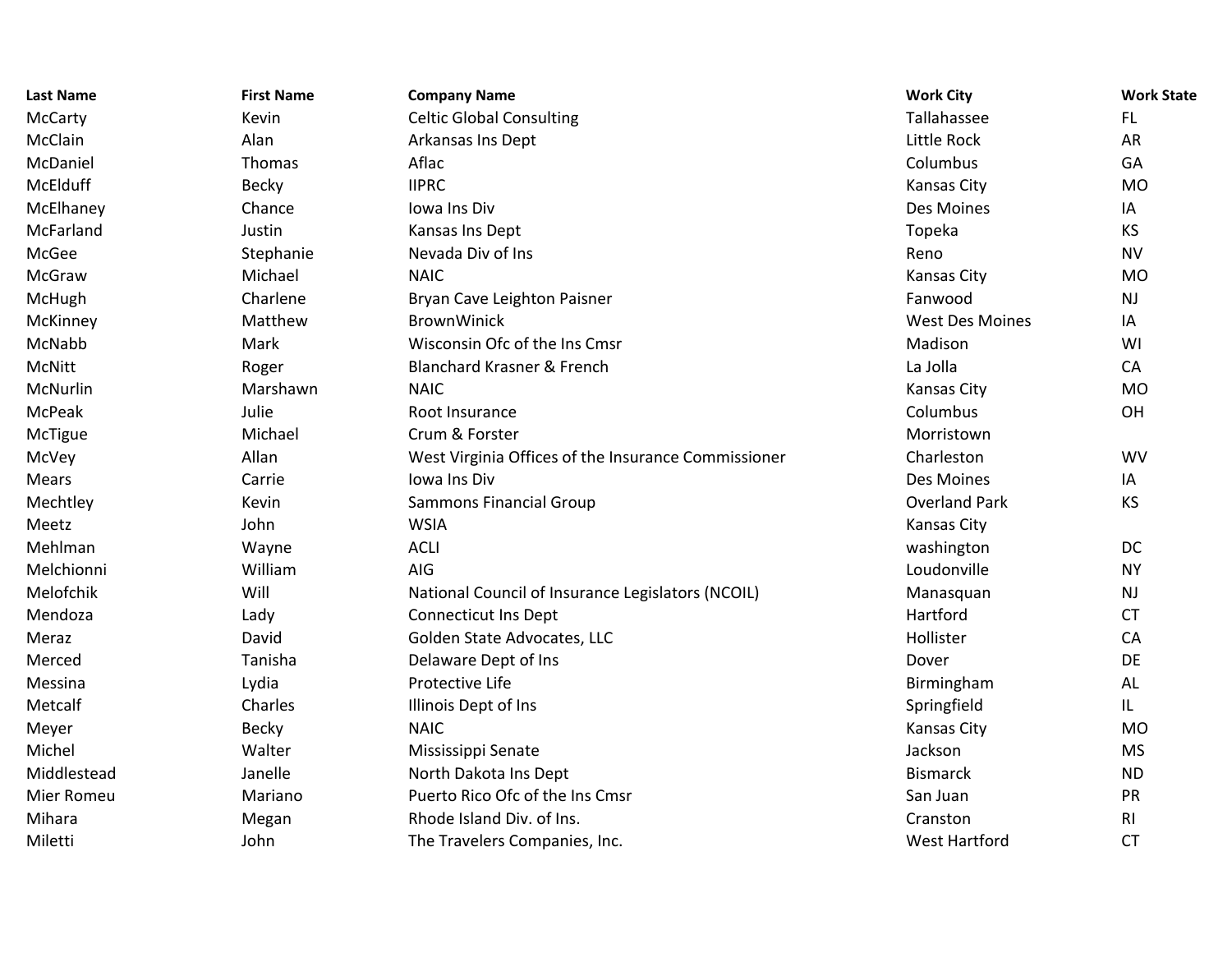| <b>Last Name</b> | <b>First Name</b> | <b>Company Name</b>                               | <b>Work City</b>   | <b>Work State</b> |
|------------------|-------------------|---------------------------------------------------|--------------------|-------------------|
| Milford          | Matt              | Pennsylvania Ins Dept                             | Gibsonia           | PA                |
| Miller           | Paul              | <b>EquiTrust Life Insurance Company</b>           | Chicago            | IL.               |
| Miller           | Vanessa           | Mississippi Insurance Department                  | Jackson            | <b>MS</b>         |
| Mitchell         | Kathy             | Root Insurance                                    | Columbus           | OH                |
| Mitchell         | Greg              | Frost Brown Todd LLC                              | Lexington          | KY                |
| Monahan          | Michael           | <b>ACLI</b>                                       | Washington         | DC                |
| Moore            | Jennifer          | ProSight Specialty Insurance                      | Morristown         | <b>NJ</b>         |
| Morgan           | Carolyn           | Florida Office of Insurance Reg                   | Tallahassee        | FL.               |
| Moriarty         | Michael           | <b>Build America Mutual Assurance Company</b>     | New York           | <b>NY</b>         |
| Morris           | Scott             | <b>NAIC</b>                                       | Kansas City        | <b>MO</b>         |
| Morris           | Daniel            | South Carolina Dept of Ins                        | Columbia           | <b>SC</b>         |
| Morrison         | Joy               | <b>NAIC</b>                                       | Kansas City        | <b>MO</b>         |
| Moss             | Ben               | Guggenheim Insurance                              | Indianapolis       | IN                |
| Motter           | Miranda           | AHIP                                              | Washington         | DC                |
| Muirhead         | Michelle          | Physicians Mutual Ins. Co.                        | Omaha              | <b>NE</b>         |
| Mullen           | Tim               | <b>NAIC Central Office</b>                        | Kansas City        | <b>MO</b>         |
| Mulready         | Glen              | Oklahoma Insurance Department                     | Oklahoma City      | OK                |
| Mulvihill        | Meghan            | Kemper Corporate Services                         | Chicago            | IL.               |
| Munn             | Lori              | American Association of Insurance Services (AAIS) | Lisle              | IL                |
| Munoz            | Antonio           | Il State Senate                                   | Chicago            | IL                |
| Murashko         | Dennis            | Degree Insurance                                  | Arlington Heights  | IL.               |
| Murawski         | Michael           | Coverys                                           | Wayland            | MA                |
| Murphy           | Susanne           | Florida Office of Insurance Reg                   | Tallahassee        | FL.               |
| Murray           | Pamela            | Idaho Department of Insurance                     | <b>Boise</b>       | ID                |
| <b>Myers</b>     | Olivea            | <b>NAIC</b>                                       | <b>Kansas City</b> | <b>MO</b>         |
| Nadig            | David             | 100 Legal Services                                | Northbrook         | IL.               |
| Nail             | <b>Brad</b>       | <b>Converge Public Strategies</b>                 | Miami              | FL.               |
| Nakamura         | Masaru            | Meiji Yasuda America                              | New York           | <b>NY</b>         |
| Nash             | Jeffrey           | The Nash Group/Buckle                             | Beachwood          | OH                |
| Navarro          | Trinidad          | Delaware Department of Insurance                  | Dover              | <b>DE</b>         |
| Naveed           | Hareem            | MunichRe                                          | Toronto            | ON                |
| Neal             | Austin            | Foley & Lardner LLP                               | Tallahassee        | FL.               |
| Neil             | Sarah             | <b>IIPRC</b>                                      | Washington         | DC                |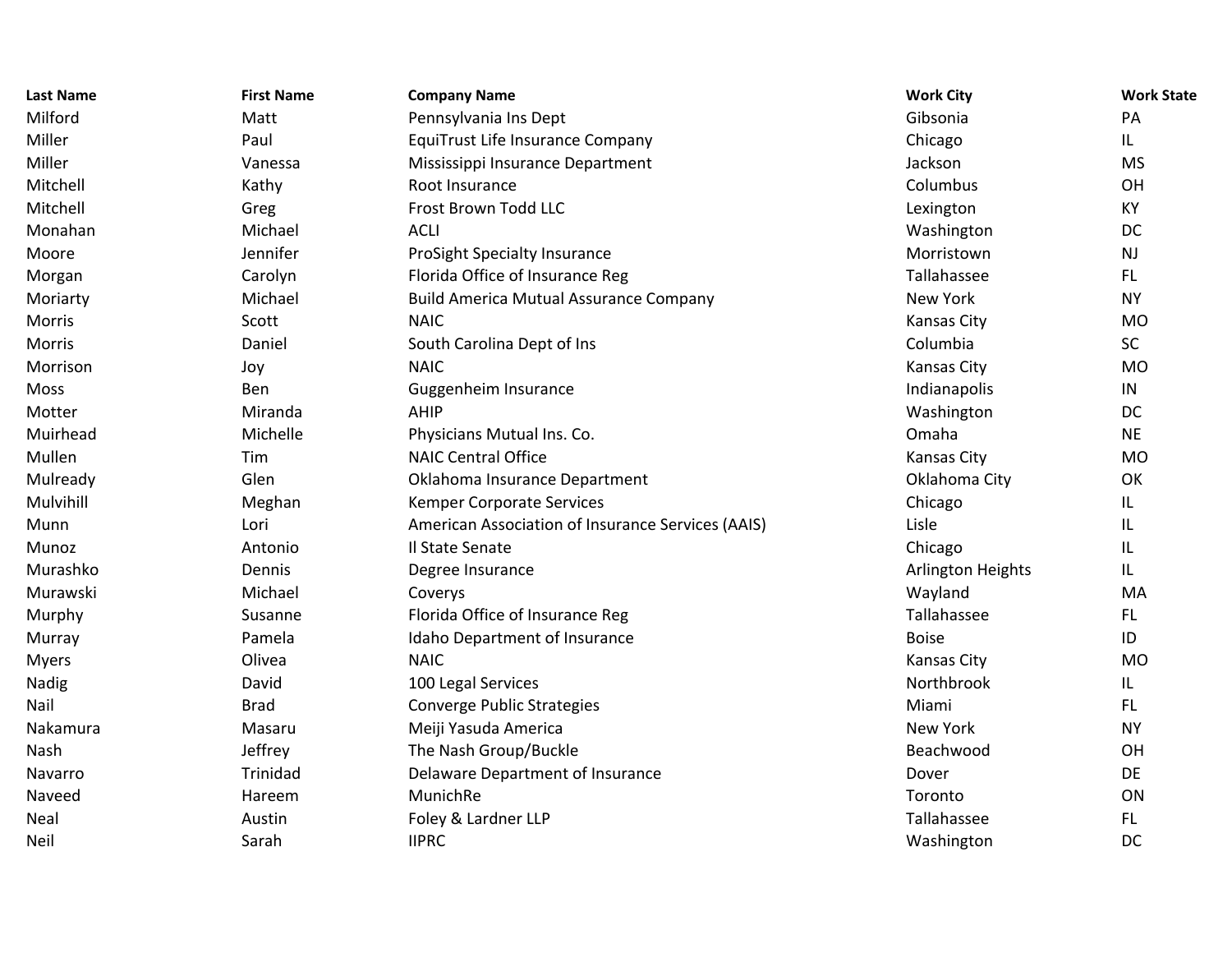| <b>Last Name</b> | <b>First Name</b> | <b>Company Name</b>                                           | <b>Work City</b>   | <b>Work State</b> |
|------------------|-------------------|---------------------------------------------------------------|--------------------|-------------------|
| Nelson           | James             | First American Title Insurance Company                        | Santa Ana          | CA                |
| Nelson           | Angela            | Auto Club Enterprises                                         | St. Louis          | <b>MO</b>         |
| Nelson           | Jane              | Florida Office of Insurance Reg                               | Tallahassee        | FL.               |
| <b>Nemmers</b>   | Eric              | American Enterprise Group                                     | Des Moines         | IA                |
| Nepple           | Fred              | <b>IIPRC Consumer Represenative</b>                           | Madison            | WI                |
| Newberry         | Collin            | Protective Life Corporation                                   | Birmingham         | AL                |
| Newman           | Carol             | Confie                                                        | Huntington Beach   | CA                |
| Nickel           | Ted               | <b>Bodilac Strategies LLC</b>                                 | Middleton          | WI                |
| Nickelson        | Johanna           | South Dakota Division of Insurance                            | Pierre             | SD                |
| Nicolopoulos     | Christopher       | NH Insurance Department                                       | Concord            | <b>NH</b>         |
| Nieto            | Jennifer          | Delta Dental of CA                                            | Rancho Cordova     | CA                |
| <b>Nieves</b>    | Ellie             | The Guardian Life Insurance Company                           | New York           | <b>NY</b>         |
| Nigam            | Nikhail           | <b>NAIC</b>                                                   | Washington         | DC                |
| Noble            | Joel              | <b>Samaritan Ministries</b>                                   | Peoria             | IL.               |
| Nollette         | Molly             | Washington Ofc of the Ins Cmsr                                | Seattle            | <b>WA</b>         |
| Noonan           | Kay               | <b>NAIC</b>                                                   | Kansas City        | <b>MO</b>         |
| Northrup         | Tanji             | Utah Insurance Department                                     | Salt Lake City     | UT                |
| Noski            | Jon               | Washington Ofc of the Ins Cmsr                                | Olympia            | <b>WA</b>         |
| <b>Nunes</b>     | Elizabeth         | Georgia Ofc of Ins & Fire Safety                              | Atlanta            | GA                |
| Nwasoria         | Levi              | Kansas Ins Dept                                               | Topeka             | <b>KS</b>         |
| O'Brien          | Frank             | <b>APCIA</b>                                                  | Chicago            | IL.               |
| O'Brien          | Devin             | Doctors Company, The                                          | Napa               | CA                |
| Obusek           | Jaqueline         | North Carolina Dept of Ins                                    | Cary               | <b>NC</b>         |
| O'Connell        | <b>Bille</b>      | <b>Noble Consulting Services</b>                              | St. Augustine      | FL.               |
| ODay             | Michael           | Washington Life and Disability Insurance Guaranty Association | Shelton            | <b>WA</b>         |
| Odland           | Jim               | Thrivent                                                      | Minneapolis        |                   |
| O'Donnell        | Sean              | DC Dept of Ins Securities & Banking                           | Washington         | DC                |
| Ojeda-Leitner    | Deborah           | National Center for Transgender Equity                        | Washington         | DC                |
| Okubo            | Makoto            | Nippon Life Insurance Company                                 | New York           | <b>NY</b>         |
| Ommen            | Doug              | Iowa Insurance Division                                       | Des Moines         | IA                |
| O'Neil           | Catherine         | Arizona Dept of Ins                                           | Phoenix            | AZ                |
| Opelka           | Frank             | Louisiana Dept of Ins                                         | <b>Baton Rouge</b> | LA                |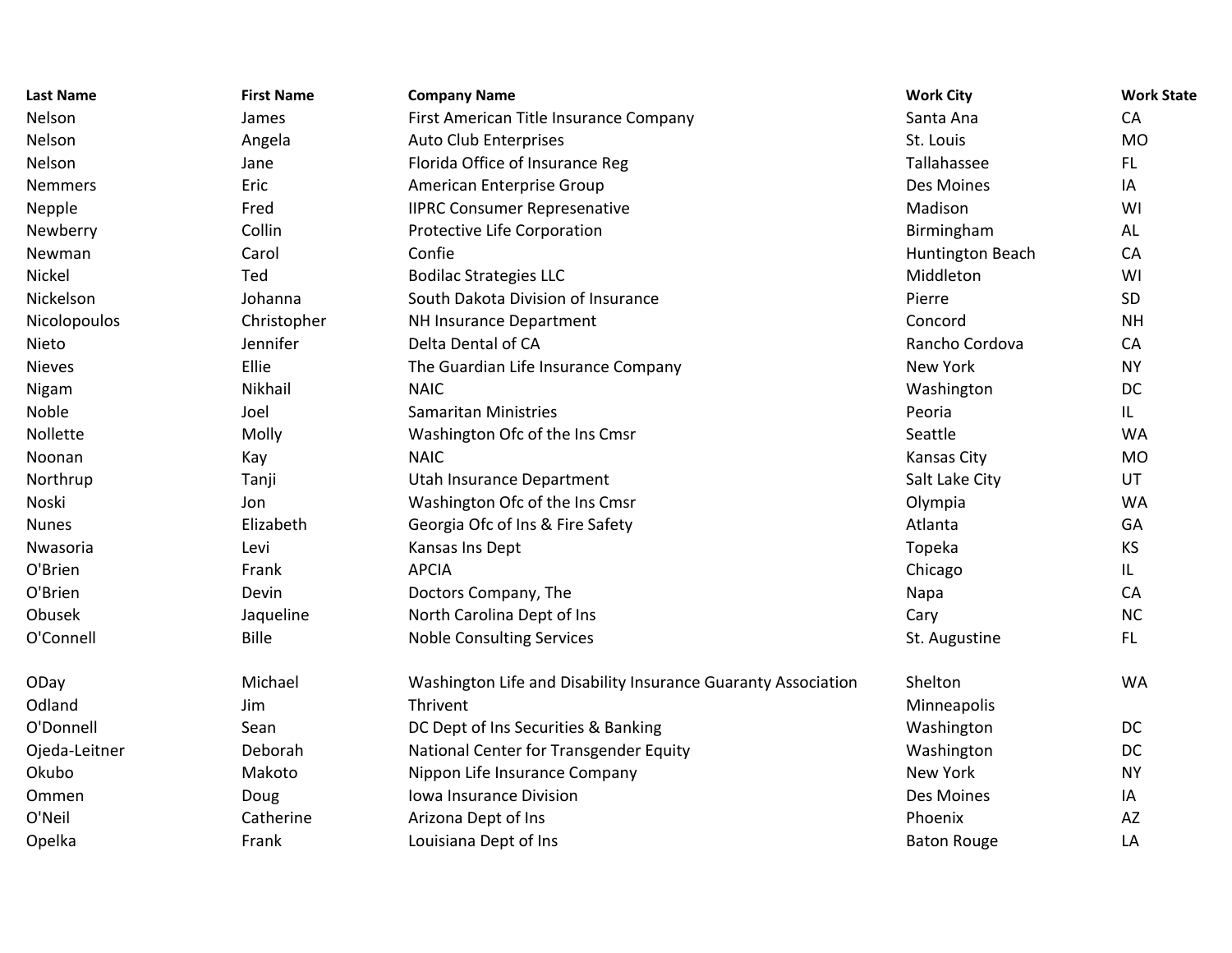| <b>Last Name</b> | <b>First Name</b> | <b>Company Name</b>                        | <b>Work City</b>   | <b>Work State</b> |
|------------------|-------------------|--------------------------------------------|--------------------|-------------------|
| Opell            | JillAllison       | Foley & Lardner LLP                        | New York           | <b>NY</b>         |
| Ormsby           | Timm              | Washington State House of Representatives  | Spokane            | <b>WA</b>         |
| Orth             | Kathleen          | Minnesota Dept of Commerce                 | St. Paul           | MN                |
| O'Ryan           | Anne              | AAA Texas & AAA New Mexico                 | Austin             | <b>TX</b>         |
| Osborn           | Dave              | Ernst & Young LLP                          | Chicago            | L                 |
| OShea            | Heather           | CollabMetrix                               | Colonie            |                   |
| Ousounov         | Deian             | Arizona Dept of Ins                        | Phoenix            | AZ                |
| Paddy            | Michael           | Maryland Ins Admin                         | Baltimore          | <b>MD</b>         |
| Palmatary        | Richard           | Delaware Dept of Ins                       | Greenville         | NC                |
| Palsgraaf        | Johnny            | North Dakota Ins Dept                      | <b>Bismarck</b>    | <b>ND</b>         |
| <b>PANDYA</b>    | <b>SIMIT</b>      | Medical Professional Liability Association | Rockville          | <b>MD</b>         |
| Panesso          | Laura             | <b>ISO</b>                                 | Jersey City        | <b>NJ</b>         |
| Parker           | Sheryl            | Florida Office of Insurance Reg            | Tallahassee        | <b>FL</b>         |
| Pasko            | Mark              | <b>QBE North America</b>                   | Chatham            | <b>NJ</b>         |
| Patrick          | Valecia           | US Virgin Islands Div of Banking & Ins     | St Thomas          | VI                |
| Pauley           | Andrew            | <b>NAMIC</b>                               | Indianapolis       | DC                |
| Pawluczyk        | Colleen           | <b>Regulatory Insurance Services (RIS)</b> | Dover              | DE                |
| Pearce           | Thomas            | Louisiana Dept of Ins                      | <b>Baton Rouge</b> | LA                |
| Pelta            | Rikki             | <b>ACLI</b>                                | Washington         | DC                |
| Pena             | Ashlee            | Thrivent                                   | San Antonio        | <b>TX</b>         |
| Peña-Melnyk      | Joseline          | <b>Maryland General Assembly</b>           | Annapolis          | <b>MD</b>         |
| Perlman          | Marc              | <b>NAIC</b>                                | New York           | <b>NY</b>         |
| Perry            | Ray               | Kentucky Dept of Ins                       | Frankfort          | KY                |
| Peters           | Matthew           | Ohio Dept of Ins                           | Columbus           | OH                |
| Petersen         | Chris             | Arbor Strategies, LLC                      | McLean             | VA                |
| Phelps           | Crystal           | Arkansas Ins Dept                          | Little Rock        | AR                |
| Phifer           | David             | Alaska Division of Ins                     | anchorage          | AK                |
| Pike             | Jonathan          | Utah Ins Dept                              | St. George         | UT                |
| Pinegar          | Jim               | <b>NAIC</b>                                | <b>Kansas City</b> | <b>MO</b>         |
| Pipal            | Randy             | Idaho Dept of Ins                          | <b>Boise</b>       | ID                |
| Pipkin           | <b>Brian</b>      | <b>Mitchell Williams Law Firm</b>          | Little Rock        | AR                |
| Pizarro          | Camilo            | California Dept of Ins                     | Sacramento         | CA                |
| Platt            | Rona              | <b>Accelerant US</b>                       | Smithtown          | <b>NY</b>         |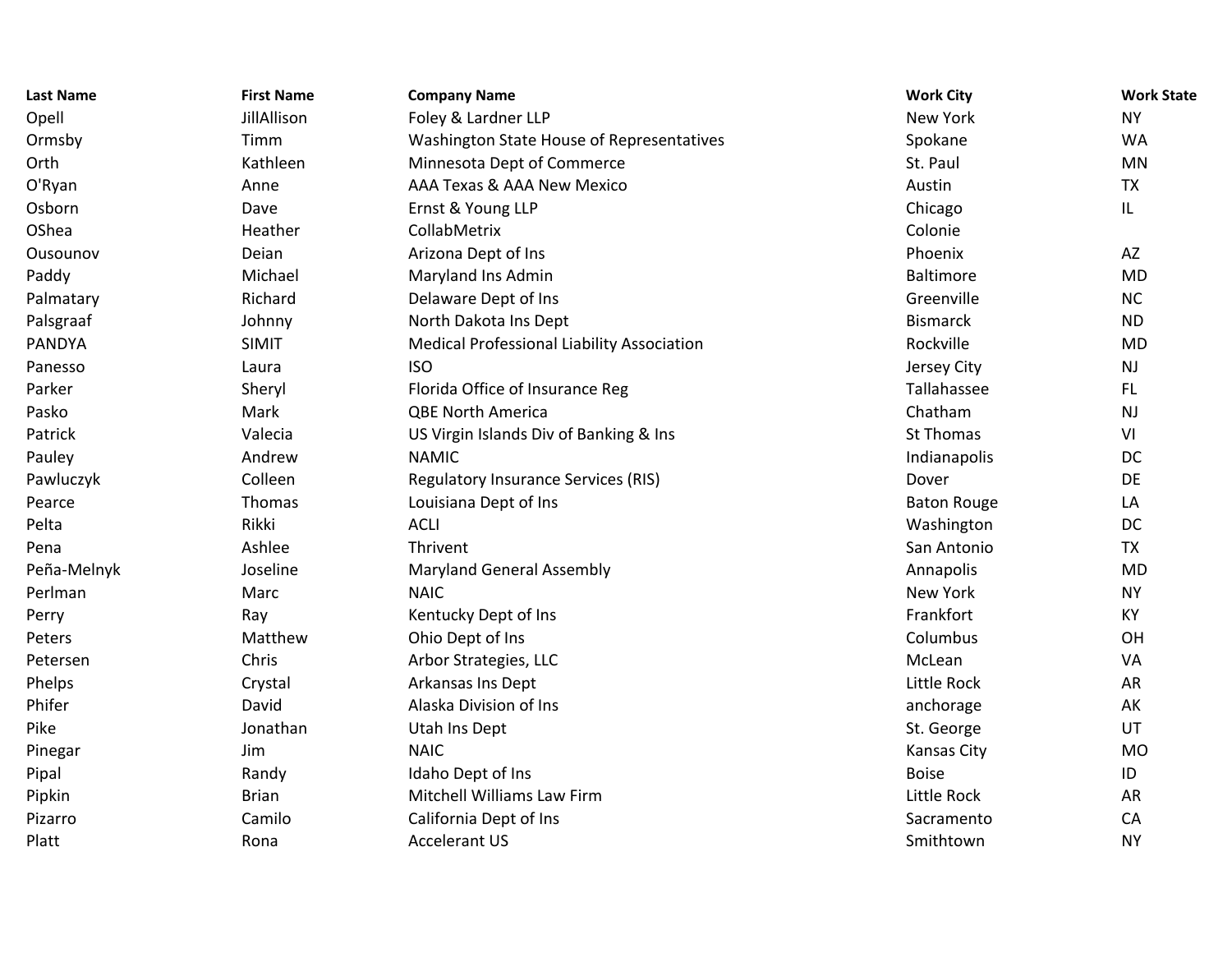| <b>Last Name</b>    | <b>First Name</b> | <b>Company Name</b>                            | <b>Work City</b>    | <b>Work State</b> |
|---------------------|-------------------|------------------------------------------------|---------------------|-------------------|
| Pollock             | Shawn             | Mutual of Omaha                                | Omaha               | <b>NE</b>         |
| Pomerantz           | Julie             | <b>Mitchell Williams</b>                       | Austin              | <b>TX</b>         |
| Poolman             | Jim               | Jim Poolman Consulting                         | <b>Bismarck</b>     |                   |
| Popish Severinghaus | Dana              | Illinois Dept. of Insurance                    | Chicago             | IL.               |
| Powell              | Lars              | University of Alabama                          | Tuscaloosa          | AL                |
| Powers              | Michael           | Massachusetts Div of Ins                       | Boston              | MA                |
| Powers              | Donna             | <b>NAIC</b>                                    | Kansas City         | MO                |
| Price               | Kelli             | Oklahoma Ins Dept                              | Oklahoma City       | OK                |
| Proctor             | Michelle          | South Carolina Dept of Ins                     | Columbia            | <b>SC</b>         |
| Pruett              | Ann               | Delaware Dept of Ins                           | Dover               | DE                |
| Pyle                | Frank             | Delaware Department of Insurance               | Dover               | DE                |
| Quinn               | Marty             | Oklahoma Senate                                |                     | OK                |
| Radel               | Dwight            | Ohio Dept of Ins                               | Columbus            | OH                |
| Ramirez-Vollmar     | Vanessa           | Kemper                                         | Chicago             | IL.               |
| Ramsey              | David             | <b>Continental General</b>                     | Austin              | <b>TX</b>         |
| Rankin              | Kimberly          | Pennsylvania Ins Dept                          | Harrisburg          | PA                |
| Rankin              | <b>Barbara</b>    | Kansas Ins Dept                                | Topeka              | <b>KS</b>         |
| Rebholz             | Rebecca           | Wisconsin Ofc of the Ins Cmsr                  | Madison             | WI                |
| Redmond             | Greg              | Protective Life                                | Birmingham          | AL                |
| Reed                | Gene              | Delaware Rehabilitation and Liquidation Bureau | Wilmington          | DE                |
| Reeder              | Patrick           | American Council of Life Insurers              | Washington          | DC                |
| Rehagen             | John              | Missouri Dept of Commerce & Ins                | Jefferson City      | <b>MO</b>         |
| Reichel             | Randi             | UnitedHealthcare                               | <b>Baltimore</b>    | <b>MD</b>         |
| Reilly              | John              | Florida Office of Insurance Reg                | Tallahassee         | FL.               |
| Reuter              | Jill              | <b>AM Best</b>                                 | Oldwick             | <b>NJ</b>         |
| Rhodes              | Thomas            | <b>MIB</b>                                     | <b>New York</b>     | <b>NY</b>         |
| Riccelli            | <b>Marcus</b>     | Washington State House of Representatives      | <b>Medical Lake</b> | <b>WA</b>         |
| Rice                | Peter             | <b>DLA PIPER LLP</b>                           | Boston              | MA                |
| Richard             | Hayes             | <b>NAIC</b>                                    | Kansas City         | <b>MO</b>         |
| Richards            | Suzette           | US Virgin Islands Div of Banking & Ins         | Christiansted       | VI                |
| Richardson          | <b>Barbara</b>    | <b>NV Insurance Division</b>                   | Carson City         | <b>NV</b>         |
| Ridenour            | Robert            | Florida Office of Insurance Reg                | Tallahassee         | FL.               |
| Ridgeway            | Bob               | <b>AHIP</b>                                    | Washington          | DC                |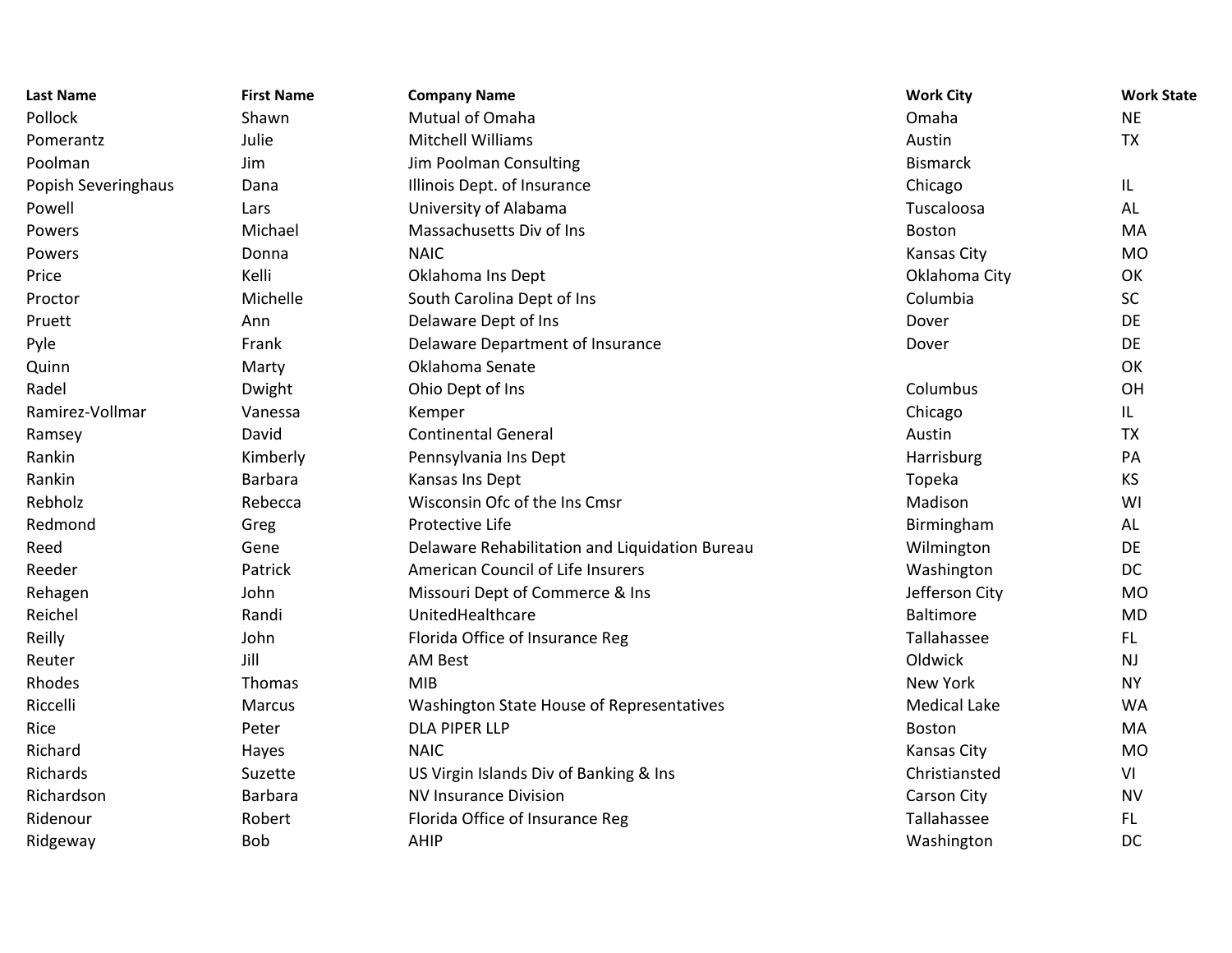| <b>Last Name</b> | <b>First Name</b> | <b>Company Name</b>                    | <b>Work City</b>     | <b>Work State</b> |
|------------------|-------------------|----------------------------------------|----------------------|-------------------|
| Riehl            | Traci             | Life Insurance Association of Michigan | Lansing              | MI                |
| Rigby            | Paul              | <b>QBE North America</b>               | Arlington            | MA                |
| Roach            | Tregenza          | Government of the Virgin Islands       | St. Thomas           | VI                |
| Roberts          | Rob               | Kentucky Dept of Ins                   | Frankfort            | <b>KY</b>         |
| Robertson        | lan               | Hawaii Ins Div                         | Honolulu             | HI                |
| Rodgers          | Jon               | <b>NAMIC</b>                           | Indianapolis         | ${\sf IN}$        |
| Roe              | Mandy             | Kansas Ins Dept                        | Topeka               | KS                |
| Roland           | Connie            | <b>NAIC</b>                            | Kansas City          | <b>MO</b>         |
| Romano           | Robert            | Locke Lord LLP                         | New Rochelle         | <b>NY</b>         |
| Ross             | Michael           | DC Dept of Ins Securities & Banking    | Washington           | DC                |
| Roth             | Mark              | <b>BrownWinick Law Firm</b>            | Des Moines           | IA                |
| Rouse            | Andrew            | <b>RSM US LLP</b>                      | Naperville           | IL.               |
| Rowland          | <b>Bart</b>       | Commonwealth of Kentucky               | Tompkinsville        | KY                |
| Rowley           | Lauren            | <b>PCMA</b>                            | Washington           | DC                |
| Rubenstein       | Richard           | Rubenstein, PLLC                       | Prospect             | KY                |
| Rude             | Jeff              | <b>Wyoming Ins Dept</b>                | Cheyenne             | <b>WY</b>         |
| Rutledge         | Preston           | <b>Rutledge Policy Group</b>           | Washington           | DC                |
| Sabavala         | Candita           | <b>FEMA</b>                            | Washington           | DC                |
| Saenz            | Danny             | JD Saenz and Associates LLC            | Edinburg             | <b>TX</b>         |
| Sagat            | Mark              | Liberty Mutual Insurance Group         |                      |                   |
| Salvadori        | Arthur            | Crowe LLP                              | <b>West Hartford</b> | <b>CT</b>         |
| Sanders          | Scott             | Georgia Ofc of Ins & Fire Safety       | Dunwoody             | GA                |
| Sanginario       | Gary              | LexisNexis Risk Solutions              | Alpharetta           | GA                |
| Santana          | Charles           | Delaware Dept of Ins                   | Dover                | DE                |
| Santillanes      | Paul              | <b>NAIC</b>                            | <b>Kansas City</b>   | <b>MO</b>         |
| Santos           | Michelle          | <b>Guam Department of Revenue</b>      | Barrigada            | GU                |
| Sarper           | Ekrem             | Cigna                                  | Washington           | DC                |
| Sarper           | Lauren            | Prudential Financial, Inc.             | Washington           | DC                |
| Savary           | Jon               | Arizona Dept of Ins                    | Phoenix              | <b>AZ</b>         |
| Scanlon          | Jim               | Idaho Dept of Ins                      | <b>Boise</b>         | ID                |
| Schallhorn       | Andy              | Oklahoma Insurance Department          | Oklahoma City        | OK                |
| Schelp           | Daniel            | <b>NAIC</b>                            | Kansas City          | <b>MO</b>         |
| Schenk           | John              | Dai-ichi Life North America            | New York             | <b>NY</b>         |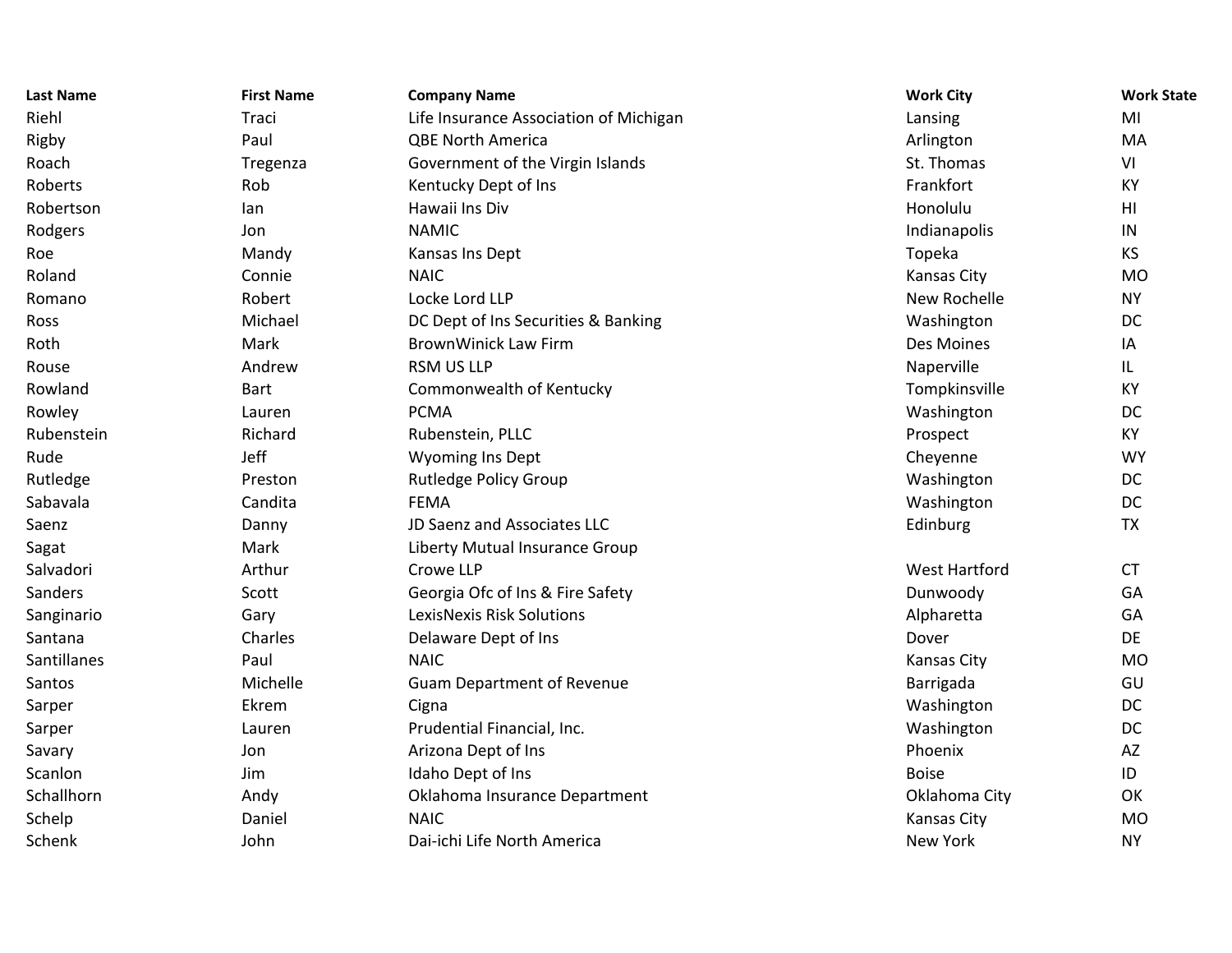| <b>Last Name</b> | <b>First Name</b> | <b>Company Name</b>                             | <b>Work City</b>    | <b>Work State</b> |
|------------------|-------------------|-------------------------------------------------|---------------------|-------------------|
| Schenk           | Jeffrey           | Progressive                                     | Westlake            | OH                |
| Schmelzer        | Roger             | National Conference of Insurance Guaranty Funds | Indianapolis        | IN                |
| Schmid           | Carl              | HIV + Hepatitis Policy Institute                | Washington          | DC                |
| Schmidt          | Vicki             | Kansas Ins Dept                                 | Topeka              | KS                |
| Schoensee        | Shelby            | American Council of Life Insurers               | Pittsburgh          | PA                |
| Schonbrun        | David             | Hiscox                                          | <b>White Plains</b> | <b>NY</b>         |
| Schott           | Timothy           | Maine Bureau of Ins                             | Augusta             | ME                |
| Schrader         | Justin            | Nebraska Dept of Ins                            | Lincoln             | <b>NE</b>         |
| Schuman          | Shelly            | The INS Companies                               | Raytown             | <b>MO</b>         |
| Schutter         | Karen             | <b>IIPRC</b>                                    | <b>Kansas City</b>  | <b>MO</b>         |
| Schwab           | Stephen           | DLA Piper LLP (US)                              | Chicago             | IL                |
| Schwartzer       | Dan               | Schwartzer Consulting, LLC                      | Madison             | WI                |
| Scott            | Ashley            | Oklahoma Ins Dept                               | Oklahoma City       | OK                |
| Scott            | Lauren            | <b>Global Atlantic Financial Group</b>          | New York            | <b>NY</b>         |
| Seacrist         | Nathaniel         | <b>RSM US LLP</b>                               | Cleveland           | OH                |
| Secara           | Nicholas          | Foley & Lardner LLP                             | New York            | <b>NY</b>         |
| Seip             | Andria            | <b>Iowa Ins Div</b>                             | Des Moines          | IA                |
| Serfass          | Stephen           | Faegre Drinker Biddle & Reath LLP               | Philadelphia        | PA                |
| Serio            | Gregory           | Park Strategies, LLC                            | Albany              | <b>NY</b>         |
| Sevigny          | Roger             | <b>NTG Consultants</b>                          | West Palm Beach     | FL.               |
| Shah             | Avani             | New York Dept of Financial Services             | New York            | <b>NY</b>         |
| Sharp            | Sakina            | Kemper                                          | Oklahoma City       | OK                |
| Shepherd         | Michael           | Genworth                                        | Stamford            | <b>CT</b>         |
| Sherwood         | David             | Deloitte                                        | Stamford            | <b>CT</b>         |
| Shima            | Tomohiro          | Meiji Yasuda America, Inc                       | New York            | <b>NY</b>         |
| Shipp            | Sharon            | DC Dept of Ins Securities & Banking             | Washington          | DC                |
| Shover           | Scott             | Indiana Dept of Ins                             | Indianapolis        | IN                |
| Siegel           | Karen             | <b>Health Equity Solutions</b>                  | Hartford            | <b>CT</b>         |
| Silver           | Jeffrey           | Applied Underwriters, Inc.                      | Omaha               | <b>NE</b>         |
| Silverstein      | Heather           | New Hampshire Ins Dept                          | Concord             | <b>NH</b>         |
| Skallerup        | Anne              | TransUnion                                      | Chicago             | IL                |
| Slape            | Doug              | Texas Dept of Ins                               | Austin              | <b>TX</b>         |
| Sloane           | David             | Genworth Life of NY                             | New York            | <b>NY</b>         |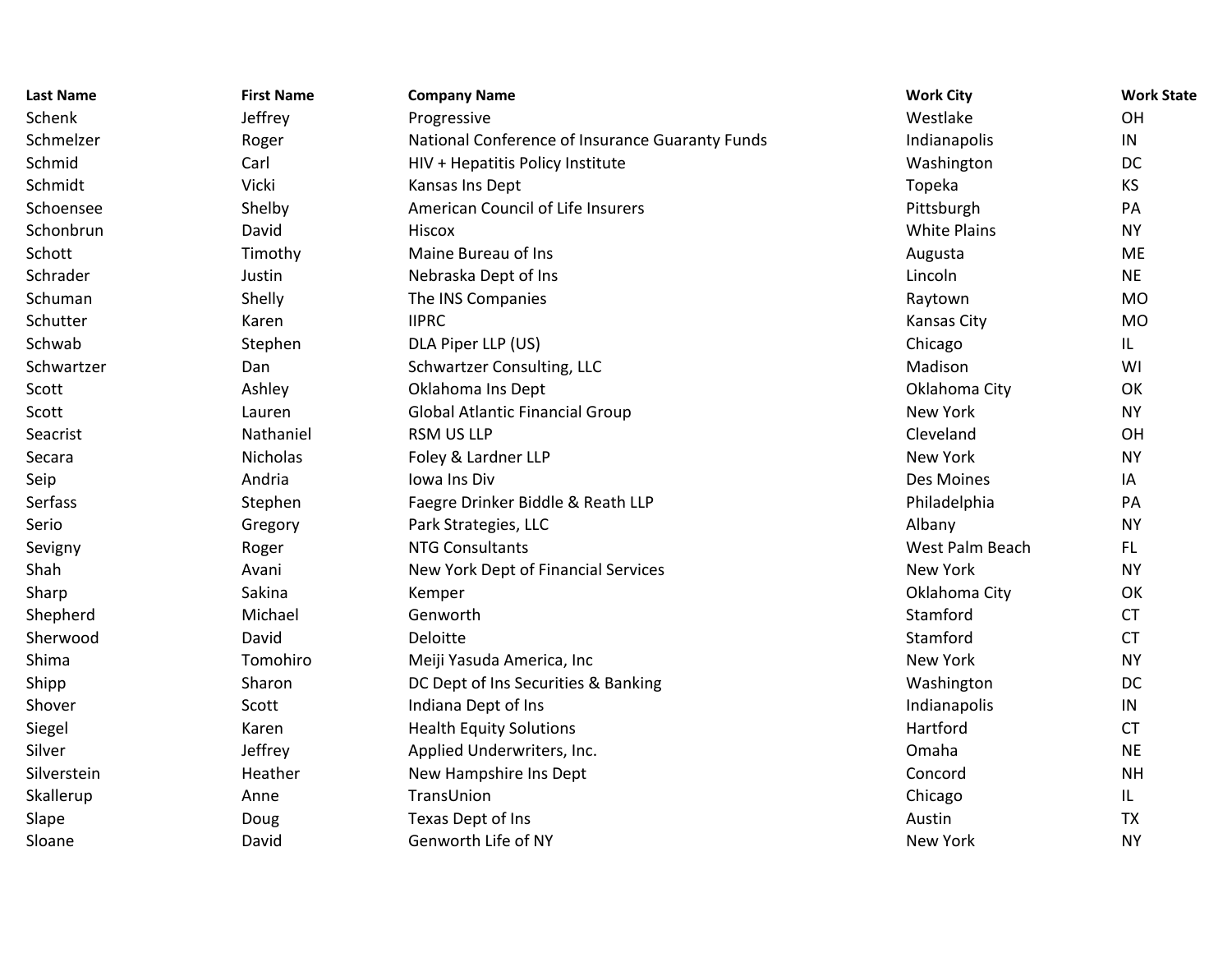| <b>Last Name</b> | <b>First Name</b> | <b>Company Name</b>                      | <b>Work City</b>   | <b>Work State</b> |
|------------------|-------------------|------------------------------------------|--------------------|-------------------|
| Smith            | Matthew           | <b>Coalition Against Insurance Fraud</b> | Washington         | DC                |
| Smith            | Sarah             | Wisconsin Ofc of the Ins Cmsr            | Madison            | WI                |
| Smith            | Kyle              | <b>Prudential Financial</b>              |                    |                   |
| Smith            | Derrick           | <b>Mitchell Williams</b>                 | Little Rock        | <b>AR</b>         |
| Snader           | Kristofer         | Arch Insurance Group                     | Harrisburg         | PA                |
| Snowbarger       | Eli               | Oklahoma Ins Dept                        | Oklahoma City      | OK                |
| Snowden          | Lydia             | <b>CNA</b>                               | Chicago            | IL.               |
| Sorkin           | Scott             | Bland & Sorkin, P.C.                     | Richmond           | VA                |
| Speranza         | Umberto           | Unum                                     | Westford           | MA                |
| Spitzer          | Zhuoyu            | <b>Commonwealth of Massachusetts</b>     | Boston             | MA                |
| Stadler          | J.D.              | Ernst & Young LLP                        | New York           | <b>NY</b>         |
| Standish         | John              | Infinilytics                             | Menifee            | CA                |
| Stead            | Sue               | Squire Patton Boggs (US) LLP             | Columbus           | OH                |
| Steadman         | Zach              | Mitchell Williams Law Firm               | Little Rock        | <b>AR</b>         |
| Stefanski        | <b>Bob</b>        | AIG                                      | Chatham            | IL.               |
| Stegall          | Jennifer          | Wisconsin Ofc of the Ins Cmsr            | Madison            | WI                |
| Stern            | Larry             | <b>Faegre Drinker Consulting</b>         | Washington         | DC                |
| Stewart          | Matthew           | Louisiana Dept. of Ins.                  | <b>Baton Rouge</b> | LA                |
| Stewart          | Matt              | Federal Home Loan Bank                   | Boston             | MA                |
| Stillson         | Liz               | <b>NAIC</b>                              | Kansas City        | <b>MO</b>         |
| Stoeckel         | Lynn              | North Carolina Dept of Ins               | Raleigh            | NC                |
| Stolfi           | Andrew            | Oregon Division of Financial Reg         | Salem              | OR                |
| Stotler          | Kacey             | Faegre Drinker Biddle & Reath LLP        | Washington         | DC                |
| Stralka          | Kathleen          | Illinois Dept of Ins                     | Chicago            | IL.               |
| Street           | Ashley            | Bestow, Inc.                             | Dallas             | <b>TX</b>         |
| Stringer         | <b>Brooke</b>     | <b>NAIC</b>                              | Washington         | DC                |
| Stringham        | Reed              | Utah Ins Dept                            | Salt Lake City     | UT                |
| <b>Struk</b>     | Chris             | Florida Office of Insurance Reg          | Tallahassee        | FL.               |
| Stuckey          | Jacob             | Office of the Special Deputy             | Chicago            | IL.               |
| Stuto            | Diane             | Life Insurance Council of NY             | Albany             | <b>NY</b>         |
| Sud              | Sumit             | New York Dept of Financial Services      | New York           | <b>NY</b>         |
| Sullivan         | Joe               | Michigan Dept of Ins & Financial Svcs    | Lansing            | MI                |
| Sullivan         | Martin            | Georgia Ofc of Ins & Fire Safety         | Atlanta            | GA                |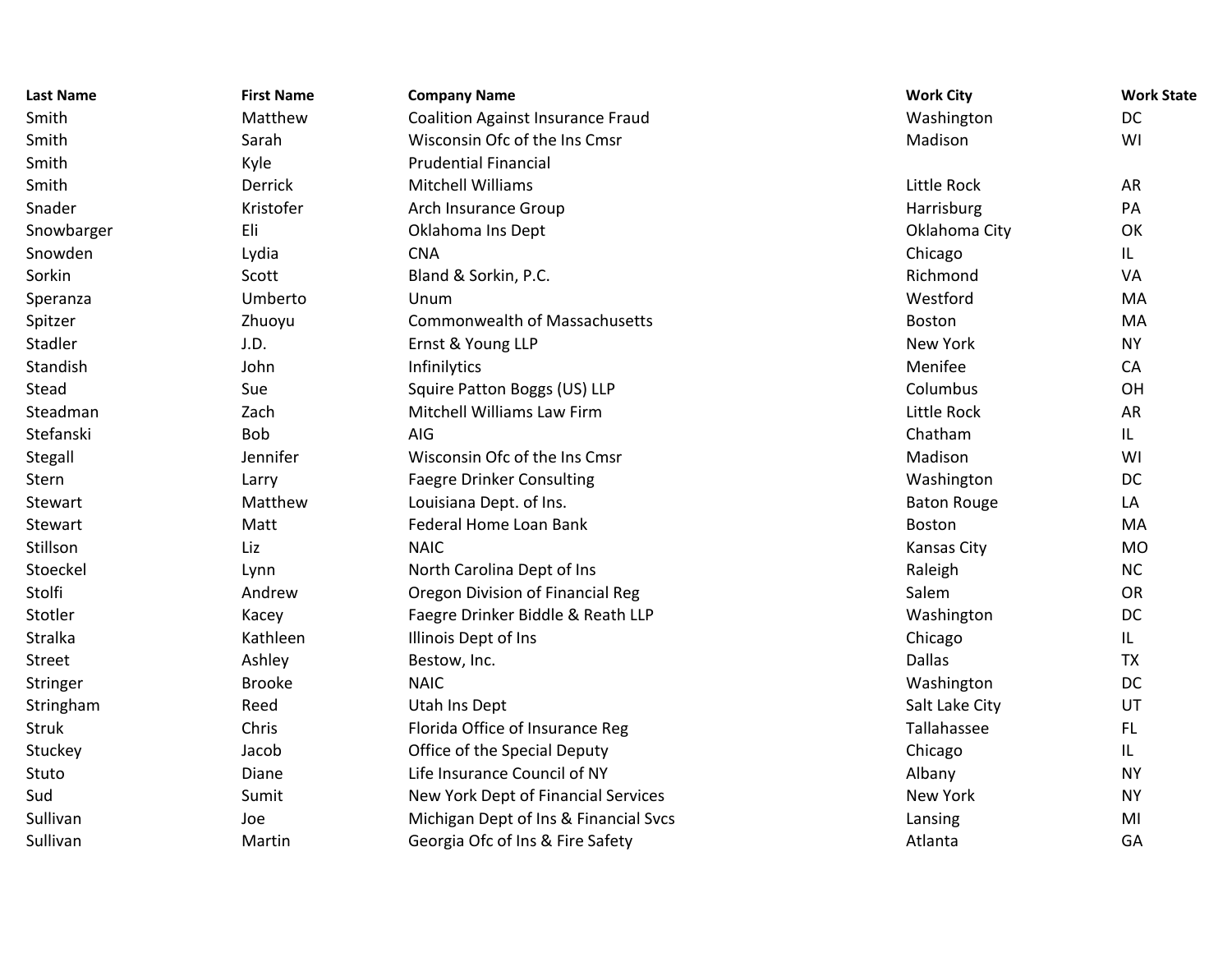| <b>Last Name</b>       | <b>First Name</b> | <b>Company Name</b>                                         | <b>Work City</b>   | <b>Work State</b> |
|------------------------|-------------------|-------------------------------------------------------------|--------------------|-------------------|
| Sullivan               | Vanessa           | Maine Bureau of Ins                                         | Augusta            | <b>ME</b>         |
| <b>Sullivan Angles</b> | Kelly             | Bryan Cave Leighton Paisner LLP                             | Kansas City        | <b>MO</b>         |
| Svoboda                | John              | <b>QBE North America</b>                                    | Lincoln            | <b>NE</b>         |
| Swan                   | Kurt              | <b>Connecticut Ins Dept</b>                                 | Somers             | <b>CT</b>         |
| Swanson                | Martin            | Nebraska Department of Insurance                            | Lincoln            | <b>NE</b>         |
| Takahashi              | Kazuaki           | DLI North America (Dai-ichi Life Group)                     | Washington DC      | DC                |
| Taman                  | <b>Brad</b>       | North Carolina Life & Health Insurance Guaranty Association | Raleigh            | <b>NC</b>         |
| Taylor                 | Lesa              | <b>NAIC</b>                                                 | <b>Kansas City</b> | <b>MO</b>         |
| Taylor                 | Jamie             | Everest                                                     | Warren             | <b>NJ</b>         |
| Taylor                 | Stephen           | Surety and Fidelity Association of America                  | Washington         | DC                |
| Tee                    | Chut              | Kansas Ins Dept                                             | Topeka             | KS                |
| Teti                   | Jordan            | Hogan Lovells US LLP                                        | Los Angeles        | CA                |
| Teymoorian             | Arshawn           | McIntyre & Lemon, PLLC                                      | San Diego          | CA                |
| Therriault             | Charles           | <b>NAIC</b>                                                 | New York           | <b>NY</b>         |
| Thesing                | Joe               | <b>USAA</b>                                                 | Denver             | CO                |
| Thomas                 | Kristine          | Central States Health & Life Co. of Omaha                   | Omaha              | <b>NE</b>         |
| Thomas                 | Jeffrey           | Mitchell, Williams, Selig, Gates & Woodyard                 | Little Rock        | AR                |
| Thomas                 | Christine         | <b>Examination Resources, LLC</b>                           | Lakewood           | GA                |
| Thompson               | <b>Nick</b>       | Mitchell Williams Law Firm                                  | Little Rock        | AR                |
| Thurlow                | Melanie           | Liberty Mutual Insurance Group                              | Seattle            | <b>WA</b>         |
| Tilleman               | Morgan            | Foley & Lardner LLP                                         | Milwaukee          | WI                |
| Tiner                  | <b>Brooke</b>     | CVS Health, Inc.                                            | Tallahassee        | FL.               |
| Ting                   | Harold            | <b>Healthcare Consumer Advocate</b>                         | Berwyn             | PA                |
| Tinsley                | John              | <b>Regulatory Insurance Services</b>                        | Dover              | DE                |
| Tipton                 | Tip               | Thrivent                                                    | Minneapolis        | <b>MN</b>         |
| To                     | My Chi            | New York Dept of Financial Services                         | New York           | <b>NY</b>         |
| Tobin                  | Michael           | New York Life                                               | New York           | <b>NY</b>         |
| Tomasello              | Frank             | The Institutes Griffith Foundation                          | Malvern            | PA                |
| Tomlin                 | Lincoln           | Auto Club of S. California                                  | Long Beach         |                   |
| Tompkins               | Van               | Virginia Bureau of Ins                                      | Richmond           | VA                |
| Torgerson              | Dan               | Affordable Equity Partners, Inc.                            | Dania Beach        | FL.               |
| <b>Tosaris</b>         | Elizabeth         | Locke Lord LLP                                              | San Francisco      | CA                |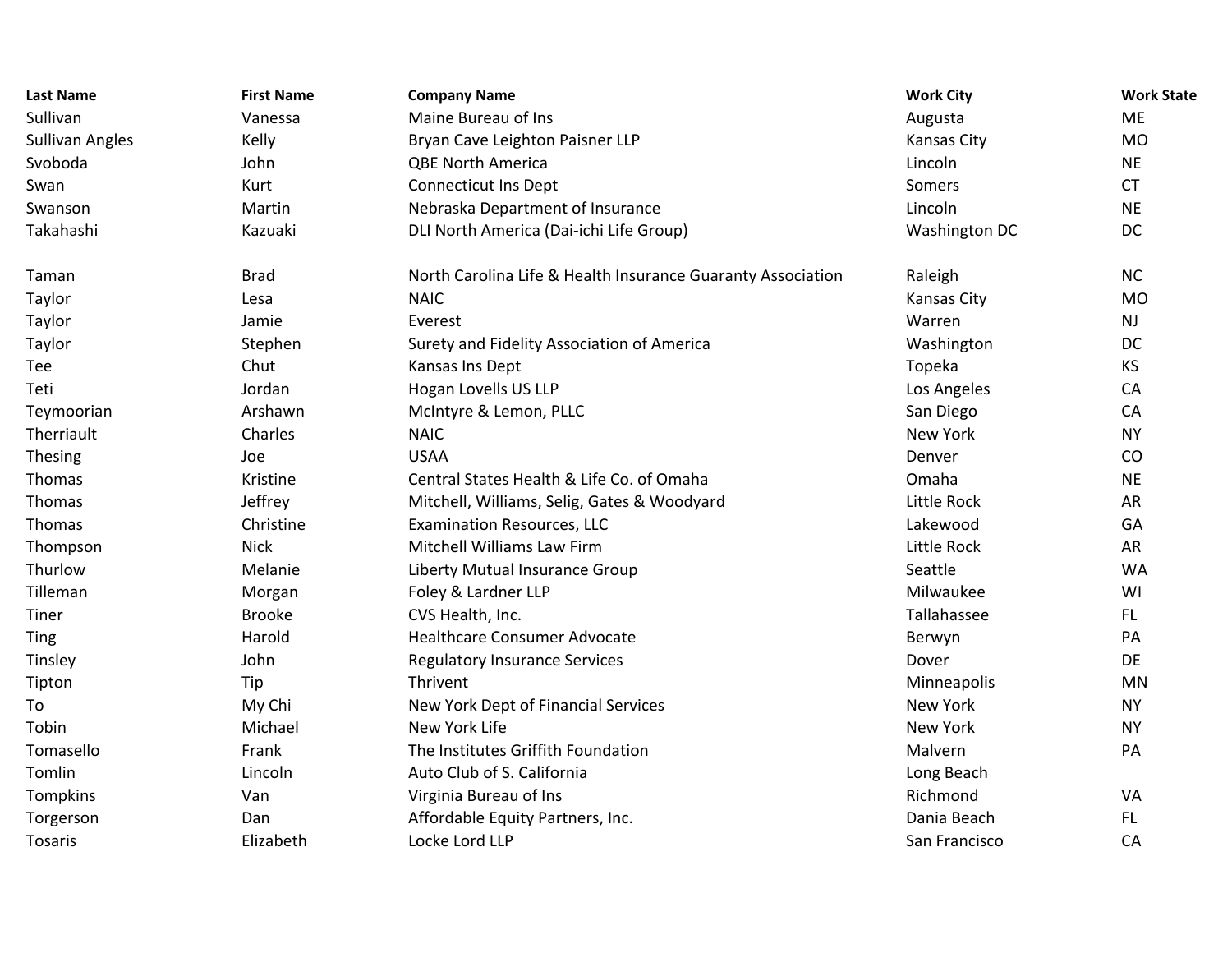| <b>Last Name</b> | <b>First Name</b> | <b>Company Name</b>                             | <b>Work City</b>     | <b>Work State</b> |
|------------------|-------------------|-------------------------------------------------|----------------------|-------------------|
| <b>Tracey</b>    | Shannee           | <b>GuideStone Financial Resources</b>           | <b>Dallas</b>        | <b>TX</b>         |
| Trachsel         | Dean              | <b>AAA Missouri</b>                             | st louis             | <b>MO</b>         |
| Tranter          | Ronda             | Aflac                                           | Midland              | GA                |
| <b>Travis</b>    | Tom               | Louisiana Dept of Ins                           | <b>Baton Rouge</b>   | LA                |
| Trenzeluk        | Tony              | Sentry Insurance Company                        | Madison              | WI                |
| Trepanier        | lan               | American Council of Life Insurers               | Washington           | DC                |
| Trexler          | Weston            | Idaho Dept of Ins                               | <b>Boise</b>         | ID                |
| Tully            | Nolan             | Faegre Drinker                                  | Philadelphia         | PA                |
| Tyrer            | Lori              | <b>NAIC</b>                                     | <b>Kansas City</b>   | <b>MO</b>         |
| Urias            | Christina         | Christina Urias Consulting LLC                  | Phoenix              | AZ                |
| Vacca            | David             | Vacca Regulatory Consulting, LLC                | <b>Overland Park</b> | <b>KS</b>         |
| Valdes           | Gil               | New York Life                                   | New York             | <b>NY</b>         |
| Valekha          | Dmitriy           | Maryland Ins Admin                              | <b>Baltimore</b>     | <b>MD</b>         |
| Valery           | D'Shawn           | Angle Health                                    | Addis                | LA                |
| Van Buren        | Lauren            | Wisconsin Ofc of the Ins Cmsr                   | Madison              | WI                |
| Van Roekel       | Jan               | The Doctors Company                             | Napa                 | CA                |
| Van Slyke        | Connie            | Nebraska Dept of Ins                            | Lincoln              | <b>NE</b>         |
| VanSickle        | Erin              | Carlton Fields P.A.                             | Tallahassee          |                   |
| Vasquez          | Jose              | <b>NAIC</b>                                     | Kansas city          | <b>MO</b>         |
| Vaughan          | Terri             | University of Iowa, Emmett J. Vaughan Institute | Kansas City          | <b>MO</b>         |
| Vedaa            | Shawn             | North Dakota State Senate                       | Velva                | <b>ND</b>         |
| Vedder           | Andrew            | Northwestern Mutual                             | Milwaukee            | WI                |
| Vigul            | Maria             | JLK Rosenberger, LLP                            | Irvine               | CA                |
| Wade             | Katie             | Dunraven Strategies                             | Simsbury             | <b>CT</b>         |
| Wadley           | Debbra            | DC Dept of Ins Securities & Banking             | Washington           | DC                |
| Wagner           | Christina         | UnitedHealthcare Medicare & Retirement          | Philadelphia         | PA                |
| Wainner          | Erin              | Oklahoma Ins Dept                               | Oklahoma City        | OK                |
| Wake             | Robert            | Maine Bureau of Ins                             | Augusta              | ME                |
| Walker           | Chad              | Bose McKinney & Evans LLP                       | Indianapolis         | IN                |
| Walker           | Jamie             | Texas Dept of Ins                               | Austin               | <b>TX</b>         |
| Waller           | <b>Brian</b>      | Shelter Insurance                               | Columbia             | <b>MO</b>         |
| Walters          | Leah              | American Council of Life Insurers               | Washington           | DC                |
| Walton           | Anne              | Zurich North America                            | Schaumburg           | IL                |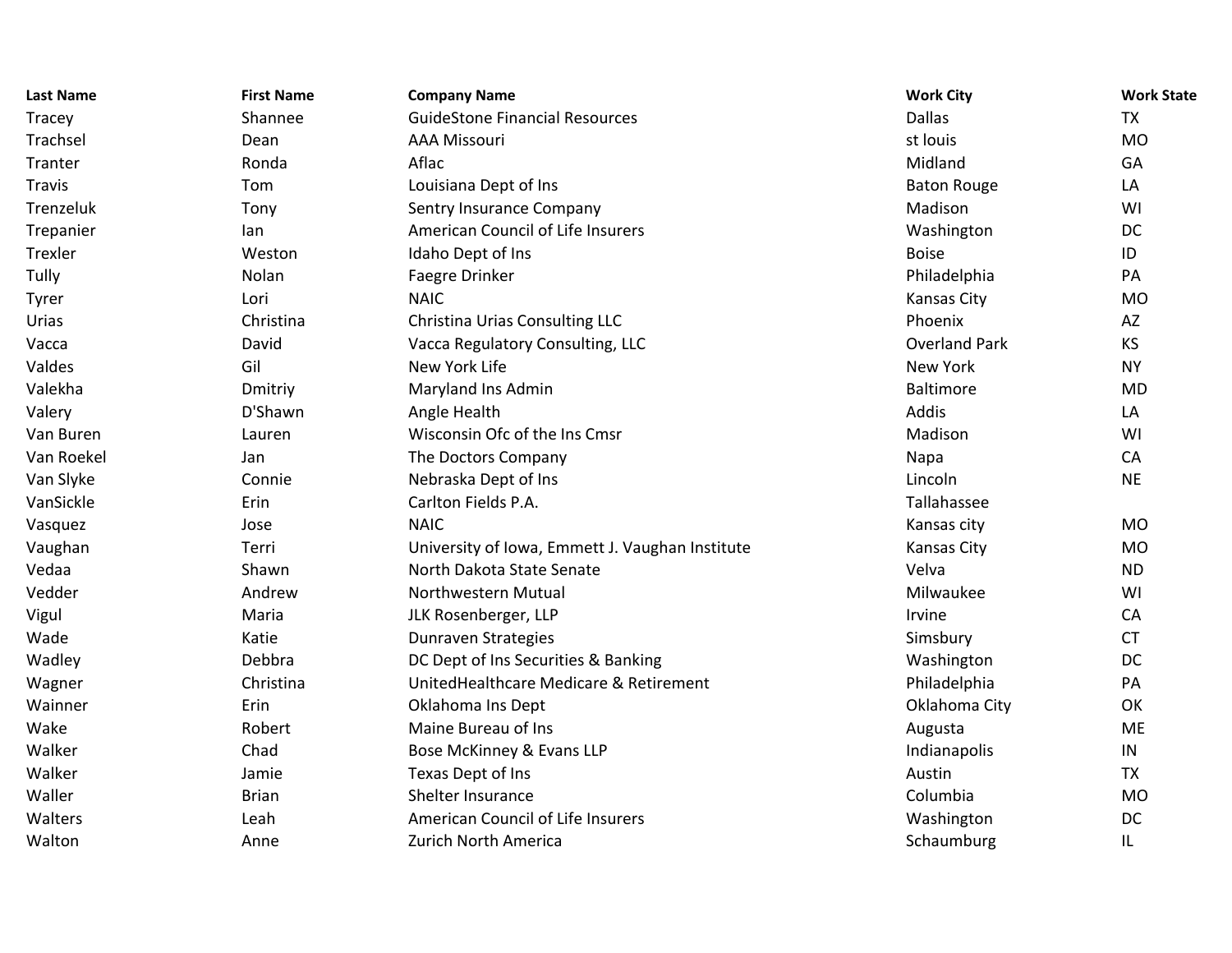| <b>Last Name</b> | <b>First Name</b> | <b>Company Name</b>                             | <b>Work City</b>       | <b>Work State</b> |
|------------------|-------------------|-------------------------------------------------|------------------------|-------------------|
| Warnick          | Michael           | ICW Group of Insurance Companies                | San Diego              | CA                |
| Warreen          | John Wesley       | Northwestern Mutual                             | Milwaukee              | WI                |
| Warren           | Mark              | Inglish & Monaco, P.C.                          | Jefferson City         | <b>MO</b>         |
| Warren           | Ann               | Inglish & Monaco, P.C.                          | Jefferson City         | <b>MO</b>         |
| Warrum           | Lisa              | Noble Consulting Services, Inc.                 | Indianapolis           | IN                |
| watkins          | nancy             | Milliman, Inc.                                  | San Francisco          | CA                |
| Weatherford      | Holly             | <b>NAIC</b>                                     | <b>Kansas City</b>     | <b>MO</b>         |
| Weaver           | Judy              | Michigan Dept of Ins & Financial Svcs           | Lansing                | MI                |
| Webb             | Jennifer          | Pacific Life Insurance                          | Newport Beach          | CA                |
| Weinstein        | Eric              | MassMutual                                      | Springfield            | MA                |
| Weiskopf         | Drew              | Cambria Solutions, Inc.                         | Nashville              | <b>TN</b>         |
| Weissman         | Barry             | Carlton Fields, LLP                             | Los Angeles            | CA                |
| Welch            | Bryon             | Washington Ofc of the Ins Cmsr                  | Olympia                | <b>WA</b>         |
| Welker           | Greg              | <b>NAIC</b>                                     | Kansas City            | <b>MO</b>         |
| Wells            | John              | Mississippi Ins Dept                            | Jackson                | <b>MS</b>         |
| Wells            | Vanessa           | Hogan Lovells US LLP                            | Menlo Park             | CA                |
| Welsh            | Kimberly          | <b>RGA Reinsurance</b>                          | Chesterfield           | <b>MO</b>         |
| Westfall         | Steve             | West Virginia House of Delegates                | Ripley                 | <b>WV</b>         |
| Weyhenmeyer      | Erica             | Illinois Dept of Ins                            | Springfield            |                   |
| Wheeler          | Doug              | New York Life                                   | New York               | <b>NY</b>         |
| Whitaker         | Melissa           | <b>NAIC</b>                                     | Lenexa                 | <b>KS</b>         |
| White            | Lynn              | Genworth                                        | Richmond               | VA                |
| White            | Scott             | VA Bureau of Insurance                          | Richmond               | VA                |
| White            | Andrew            | <b>Great American Insurance Company</b>         | Cincinnati             | OH                |
| Whitney          | Kaitlyn           | Obsidian Insurance Company                      | New York               | <b>NY</b>         |
| Whittle          | Jack              | Odyssey Group                                   | Stamford               | <b>CT</b>         |
| Widler           | Heather           | <b>Insurance Care Direct</b>                    | Deerfield Beach        | FL.               |
| Wiele            | Dana              | <b>RGA Reinsurance</b>                          | Chesterfield           | <b>MO</b>         |
| Wieske           | JP                | Health Benefit Institute / Horizon Gov. Affairs | Green Bay              | WI                |
| Williams         | Jackson           | <b>Dialysis Patient Citizens</b>                | <b>University Park</b> | <b>MD</b>         |
| Williams         | Paul              | Unum                                            | Portland               | <b>ME</b>         |
| Williams         | Pieter            | <b>Regulatory Insurance Advisors</b>            | Freeport               | <b>ME</b>         |
| Williams Jr.     | James             | Maryland Ins Admin                              | Laurel                 | <b>MD</b>         |